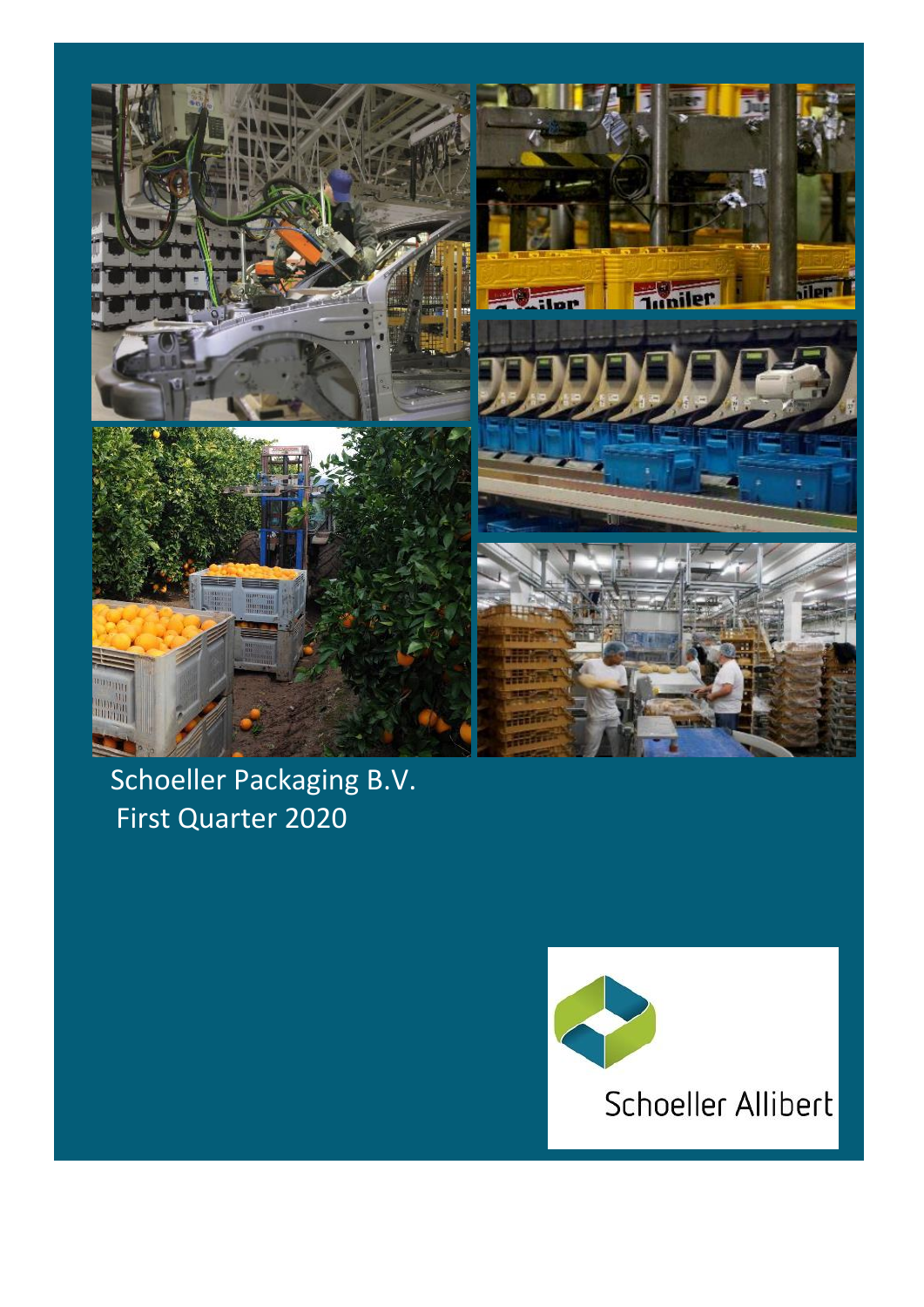# **Schoeller Packaging B.V. First quarter ended 31 March 2020 Unaudited condensed consolidated interim financial statements**

### **Table of Contents**

**Cautionary statement:** The operating and financial review and certain other sections of this document contain forward looking statements which are subject to risk factors associated with, amongst others, the economic and business circumstances occurring from time to time in the countries and markets in which the Group operates. It is believed that the expectations reflected in these statements are reasonable but they may be affected by a wide range of variables, which could cause actual results to differ materially from those currently anticipated.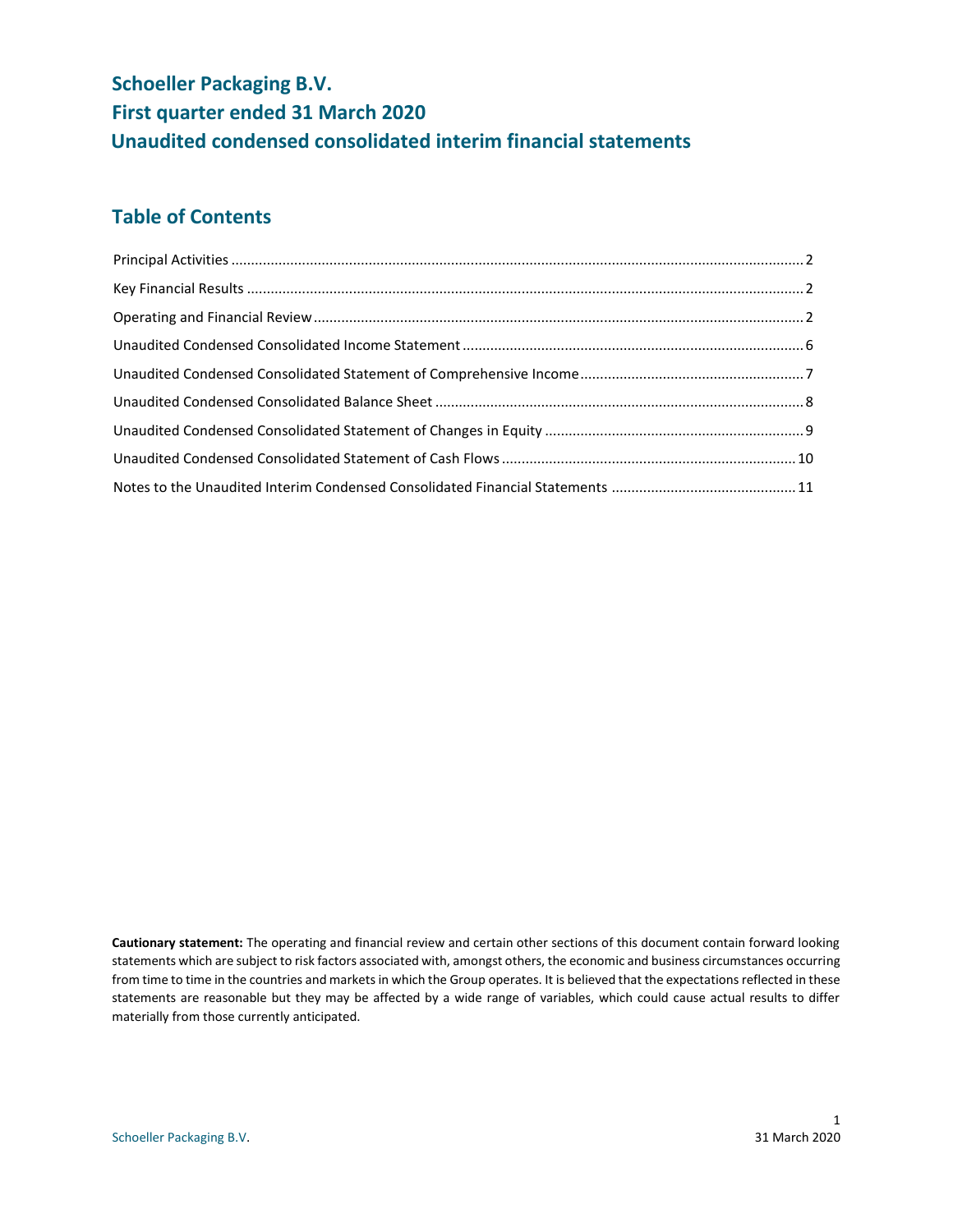### <span id="page-2-0"></span>**Principal Activities**

Schoeller Packaging B.V. (the "Company") and its subsidiaries (collectively, the "Group" or "Schoeller Allibert") is Europe's largest manufacturer of plastic containers and returnable transit packaging (RTP). Schoeller Allibert offers a wide range of products to meet the storage, handling and distribution needs of large and medium sized companies on a local, regional and global level. Schoeller Allibert employs approximately 2,000 people with the majority employed in Europe, where the Group has production and sales activities in over 20 countries.

Schoeller Allibert's products include tough stacking containers, rigid pallet containers (RPCs) for secure distribution, heavy-duty rigid and folding large containers (FLCs), pallets and dollies which have been designed to protect small, large or unusually shaped components; to timely deliver goods and, thanks to foldable or stackable units to save valuable space on return journeys. Manufactured to precise dimensions, to fit and function seamlessly with all handling equipment, Schoeller Allibert's containers are the ideal handling medium for automated warehouses and distribution centers. They promote a reliable and consistent flow, withstanding heavy unit loads and allow fast movement through automated storage and retrieval systems, thereby helping customers to speed handling operations, reduce logistics costs and eliminate packaging waste.

Schoeller Allibert has extensive expertise in a range of industries, including agriculture, automotive, food and food processing, beverage, retail, industrial manufacturing and pooling. With more than 50 years of experience in developing industrial reusable packaging, Schoeller Allibert has built leading market positions by understanding its target industry sectors and applying extensive expertise to design and implement customized industrial reusable packaging solutions that address industry specific handling, logistics, storage and retrieval requirements.

### <span id="page-2-1"></span>**Key Financial Results**

The table below shows the Group's key consolidated financial results for the three months ended 31 March 2020 and 2019:

|                                           | <b>THREE MONTHS ENDED 31 MARCH</b> |         |  |
|-------------------------------------------|------------------------------------|---------|--|
| <b>EUR'000</b>                            | 2020                               |         |  |
|                                           |                                    |         |  |
| Revenue                                   | 121,962                            | 109,049 |  |
| Revenue growth                            | 11.8%                              | 1.6%    |  |
| Operating profit                          | 2,240                              | (174)   |  |
| Operating profit as % revenue             | 1.8%                               | $-0.2%$ |  |
| <b>Adjusted EBITDA</b>                    | 12,098                             | 10,698  |  |
| EBITDA as a % of revenue                  | 9.9%                               | 9.8%    |  |
| Profit (loss) before income taxes         | (3,692)                            | (6,940) |  |
| Net capital expenditure                   | 14,049                             | 5,006   |  |
| Net capital expenditure as a % of revenue | 11.5%                              | 4.6%    |  |
| Cash generated from operations            | 8,381                              | (3,791) |  |

The table below shows the Group's key other financial metrics as at 31 March 2020 and 31 December 2019

|                                | AS AT 31 MARCH | AS AT 31 DECEMBER |
|--------------------------------|----------------|-------------------|
| <b>EUR'000</b>                 | 2020           | 2019              |
|                                |                |                   |
| Net working capital*           | (12,022)       | (9, 191)          |
| Cash and cash equivalents      | 10,091         | 21,687            |
| Total net loans and borrowings | 314,102        | 302,037           |

<span id="page-2-2"></span>Net working capital is defined as current assets (excluding cash and cash equivalents and receivables from related parties) less current liabilities (excluding current portion of loans and borrowings, bank overdrafts and payables due from related parties).

Cash and cash equivalents is defined as cash and cash equivalents on the balance sheet less bank overdrafts.

Net loans and borrowings are defined as total current and non-current loans and borrowings less cash and cash equivalents.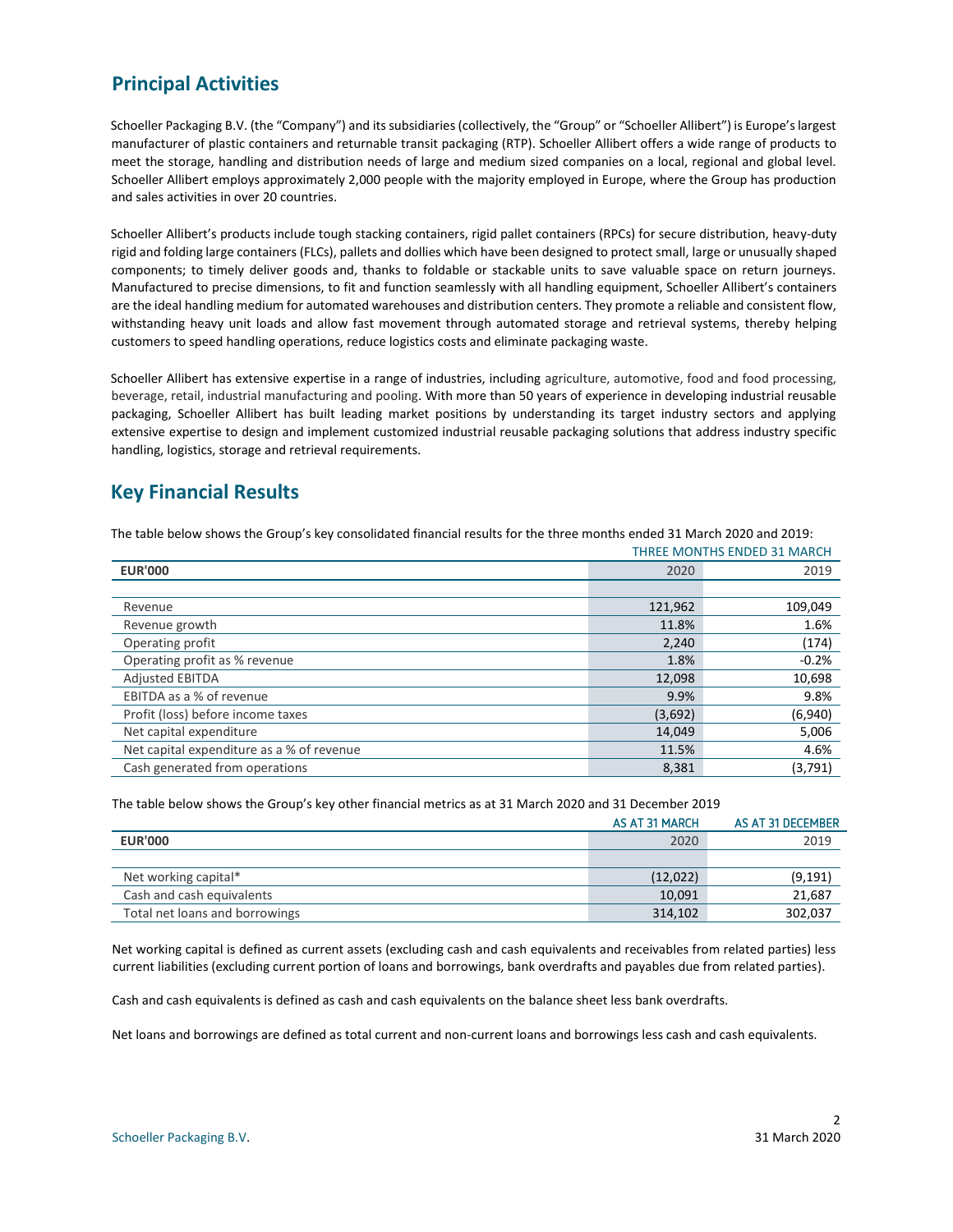#### **Operating and Financial Review**

#### **Revenue**

The table below shows the Group's operating segment revenue for the three months ended 31 March 2020 and 2019:

|                          | <b>THREE MONTHS ENDED 31 MARCH</b> |         |  |  |
|--------------------------|------------------------------------|---------|--|--|
| <b>EUR'000</b>           | 2019<br>2020                       |         |  |  |
|                          |                                    |         |  |  |
| Northern Europe          | 26,179                             | 24,463  |  |  |
| Central Europe           | 50,515                             | 43,517  |  |  |
| Southern Europe          | 21,726                             | 22,773  |  |  |
| United States of America | 12,788                             | 6,442   |  |  |
| All Other Segments       | 10,754                             | 11,854  |  |  |
| Revenue                  | 121.962                            | 109.049 |  |  |

Operating segments are aggregated to the following reportable segments which include:

- b Northern Europe: Includes the manufacturing of RTP products and the sale thereof in the Netherlands and Belgium, UK and Ireland, Sweden, Finland, Latvia, Ukraine and Russia.
- Central Europe: Includes the manufacturing of RTP products and the sale thereof in Germany, Austria, Switzerland, ь Czech Republic, Romania, Slovakia, Hungary and Poland.
- Southern Europe: Includes the manufacturing of RTP products and the sale thereof in France, Italy, Spain and Portugal.
- b United States of America (USA): Includes the manufacturing of RTP products and the sale thereof in the United States of America.
- b All Other Segments: Includes pooling services and sale of products and technical support in Asia and South America.

Revenue in Northern Europe increased by EUR 1,716 thousand, or 7.0%, to EUR 26,179 thousand for the three months ended 31 March 2020 from EUR 24,463 thousand for the three months ended 31 March 2019. This growth in revenue was primarily attributable to higher pooling volumes in the quarter offset by lower volumes in automotive.

Revenue in Central Europe increased by EUR 6,998 thousand, or 16.1%, from EUR 43,517 thousand for the three months ended 31 March 2019 to EUR 50,515 thousand for the three months ended 31 March 2020. This growth in revenue was driven by strong pooling volumes offset partly by weaker sales in the automotive market.

Revenue in the Southern Europe decreased by EUR 1,047 thousand, or 4.6%, from EUR 22,773 thousand for the three months ended 31 March 2019 to EUR 21,726 thousand for the three months ended 31 March 2020. This decrease was primarily attributable to lower sales to agriculture and traders customers.

Revenue in the USA increased by EUR 6,346 thousand, or 98.5%, from EUR 6,442 thousand for thse three months ended 31 March 2019 to EUR 12,788 thousand for the three months ended 31 March 2020. This increase was attributable to higher pooling volumes.

Revenue in all Other Segments decreased by EUR 1,100 thousand, or 9.3%, from EUR 11,854 thousand for the three months ended 31 March 2019 to EUR 10,754 thousand for the three months ended 31 March 2020. This decrease is attributable to lower revenues from the Services business.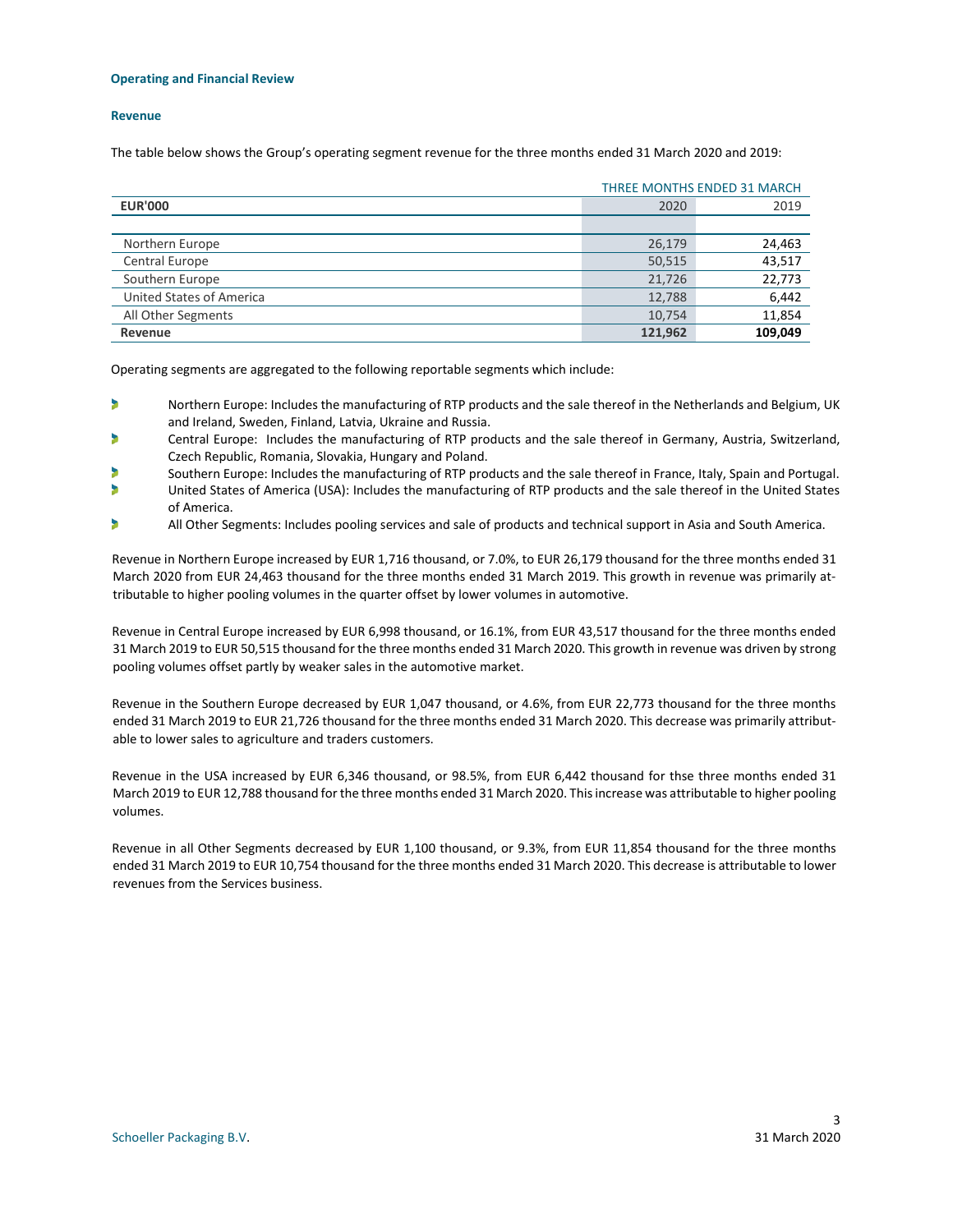**Operating result**

|                  | THREE MONTHS ENDED 31 MARCH |      |  |
|------------------|-----------------------------|------|--|
| EUR'000          | 2020                        | 2019 |  |
|                  |                             |      |  |
| Operating profit | 2,240                       | (14) |  |
|                  |                             |      |  |

Operating profit increased by EUR 2,414 thousand, to EUR 2,240 thousand for the three months ended 31 March 2020 compared to a loss of EUR 174 thousand for the three months ended 31 March 2019. The higher profit resulted mainly from higher revenue for the quarter.

The following table shows a breakdown of operating result by geographic segment for the three months ended 31 March 2020 and 2019:

| THREE MONTHS ENDED 31 MARCH |          |          |
|-----------------------------|----------|----------|
| <b>EUR'000</b>              | 2020     | 2019     |
|                             |          |          |
| Northern Europe             | 553      | 363      |
| Central Europe              | 784      | (357)    |
| Southern Europe             | (1, 242) | (434)    |
| United States of America    | (1,660)  | (3, 143) |
| All Other Segments          | 3,805    | 3,396    |
| <b>Operating profit</b>     | 2,240    | (174)    |

#### **Adjusted EBITDA– reconciliation**

The Company discloses Adjusted EBITDA as a non-IFRS performance measure. The Group defines Adjusted EBITDA as the operating result for the year excluding depreciation, amortisation and impairment, adjusting items and shareholder management fees. Items are disclosed as adjusting where it is necessary to do so to provide further understanding of the financial performance of the Group. As such, items are presented as adjusting if management finds these to meet the following criteria: material; non-recurring and require separate disclosure due to the significance of their nature or amount.

Adjusting items relate to material non-recurring items of income and expense arising from circumstances or events such as: business combinations; closure of manufacturing locations; litigation settlements and certain shareholder exit fees.

|                                     | THREE MONTHS ENDED 31 MARCH |        |  |  |
|-------------------------------------|-----------------------------|--------|--|--|
| <b>EUR'000</b>                      | 2019<br>2020                |        |  |  |
|                                     |                             |        |  |  |
| Operating profit                    | 2,240                       | (174)  |  |  |
| Adjusting items                     | 937                         | 710    |  |  |
| Shareholder management fees         | 250                         | 375    |  |  |
| Depreciation and impairment expense | 8,213                       | 9,347  |  |  |
| Amortisation and impairment expense | 458                         | 440    |  |  |
| <b>Adjusted EBITDA</b>              | 12,098                      | 10,698 |  |  |

Adjusting items increase by EUR 227 thousand from EUR 710 thousand for three months ended 31 March 2019 to EUR 937 thousand for three months ended 31 March 2020.

Adjusting items for three months ended 31 March 2020 relate to non-recurring items arising from:

- Þ EUR 0.6 million of employee severance costs;
- b EUR 0.1 million provision for probable commercial settlements;
- Þ EUR 0.2 million of other non-material adjusting items.

Adjusting items for three months ended 31 March 2019 relate to non-recurring items arising from:

- EUR 0.2 million of employee severance costs;
- b EUR 0.5 million of fees and due diligence activities.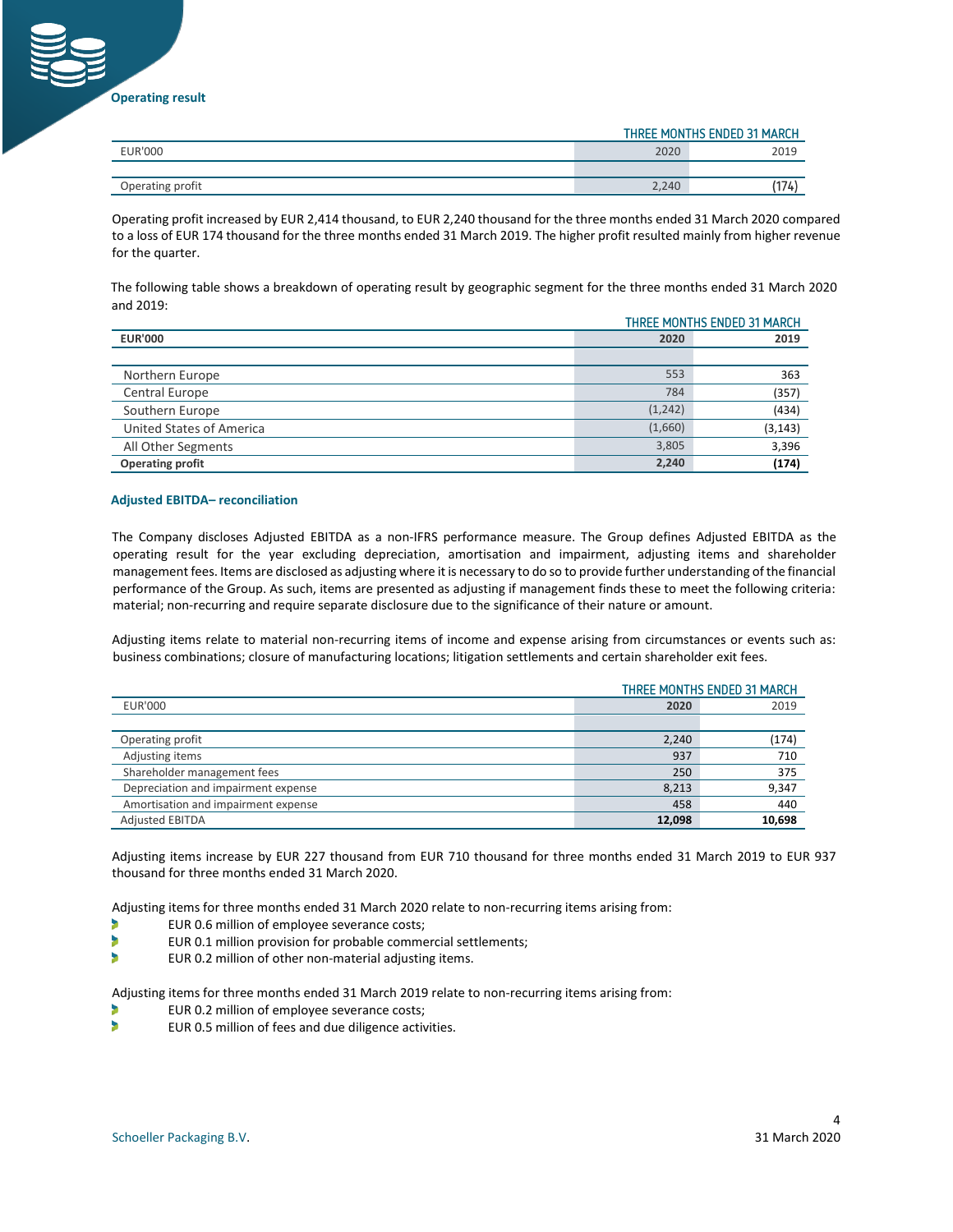#### **Net finance expense**

Net finance expense for the three months ended 31 March 2020 was EUR 5,922 thousand (expense for the three months ended 31 March 2019: EUR 6,766 thousand).

#### **Profit (loss) before income taxes**

The loss before income taxes was EUR 3,692 thousand for the three months ended 31 March 2020 (the three months ended 31 March 2019: loss of EUR 6,940 thousand).

#### **Cash generated from operations**

Cash generated from operations during the three months ended 31 March 2020 amounted to a EUR 8,381 thousand inflow (the three months ended 31 March 2019 EUR 3,790 thousand outflow).

#### **Net capital expenditure**

Net capital expenditure is defined as total new finance leases plus acquisition of property, plant and equipment, and intangible assets less proceeds from sale of property, plant and equipment. Net capital expenditure was EUR 14,049 thousand outflow for the three months ended 31 March 2020 (the three months ended 31 March 2019: EUR 5,006 thousand outflow), which represented 11.5% of revenue for the three months ended 31 March 2020 (4.6% for the three months ended 31 March 2019). The increase was driven by higher investments in machinery and equipment.

#### **Net working capital**

Net working capital is defined as current assets (excluding cash and cash equivalents and receivables from related parties) less current liabilities (excluding current portion of loans and borrowings, bank overdrafts and payables due from related parties).

As of 31 March 2020, the receivables from related parties were equal to nil (31 December 2019: nil) and the payables due to related parties were equal to EUR nil (31 December 2019: EUR 1 thousand).

As of 31 March 2020, the Group had a negative net working capital of EUR 12,022 thousand (31 December 2019 negative net working capital of EUR 9,191 thousand). The decrease in the net working capital was mainly due to lower trade receivables levels, offset partially by lower trade payable balances as of 31 March 2020.

#### **Cash and cash equivalents**

Cash and cash equivalents is defined as cash and cash equivalents on the balance sheet less bank overdrafts. The group had a net cash and cash equivalents of EUR 10,091 thousand as of 31 March 2020 (31 December 2019: EUR 21,687 thousand) on its balance sheet.

As at 31 March 2020, the Group had one revolving credit facility of EUR 30 million (31 December 2019: EUR 30 million). As at 31 March 2020 we have drawn €18.5 million against this credit facility (31 December 2019: EUR 5.0 million).

#### **Total net loans and borrowings**

Net loans and borrowings is defined as total current and non-current loans and borrowings less cash and cash equivalents, which increased to EUR 314.1 million as at 31 March 2020 (31 December 2019 EUR 302 million), difference mainly coming from investing activities.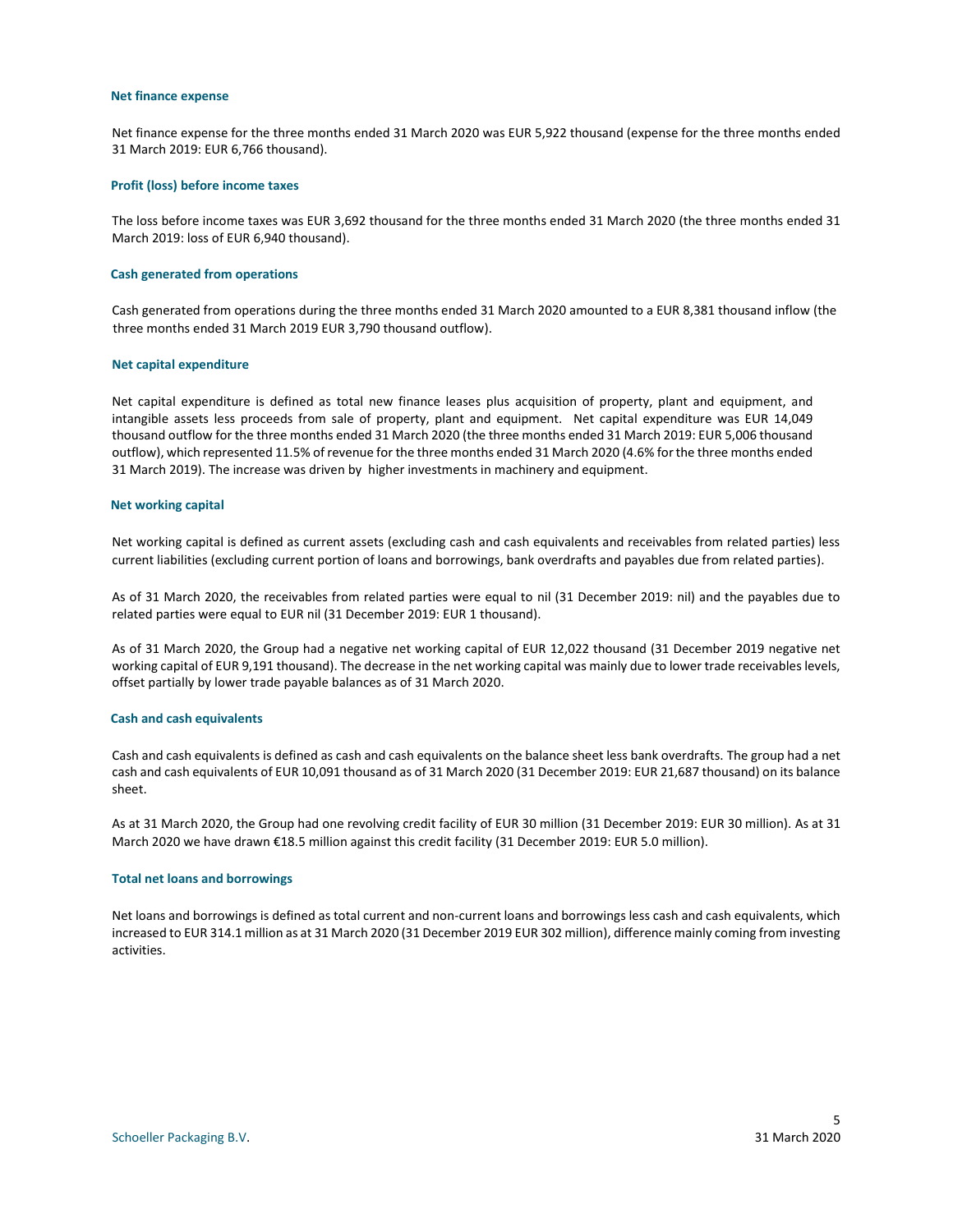## <span id="page-6-0"></span>**Unaudited Condensed Consolidated Income Statement**

|                                                 |      | THREE MONTHS ENDED 31 MARCH |            |  |
|-------------------------------------------------|------|-----------------------------|------------|--|
| <b>EUR'000</b>                                  | Note | 2020                        | 2019       |  |
| Revenue                                         | 8    | 121,962                     | 109,049    |  |
| Other income                                    |      | (32)                        | 108        |  |
| <b>Total revenue</b>                            |      | 121,930                     | 109,158    |  |
| Raw materials and consumables used              |      | (55, 926)                   | (49, 698)  |  |
| Costs for subcontracting                        |      | (467)                       | (594)      |  |
| Employee benefit expense                        |      | (32, 861)                   | (30, 696)  |  |
| Other operating costs                           |      | (21, 765)                   | (18, 556)  |  |
| Depreciation and impairment expense             |      | (8, 213)                    | (9, 347)   |  |
| Amortisation and impairment expense             |      | (458)                       | (440)      |  |
| <b>Total operating expenses</b>                 |      | (119, 690)                  | (109, 331) |  |
|                                                 |      |                             |            |  |
| Operating profit                                |      | 2,240                       | (174)      |  |
| Finance income                                  |      | 379                         | 19         |  |
| Finance expense                                 |      | (6, 302)                    | (6, 785)   |  |
| <b>Net Finance Expense</b>                      | 10   | (5, 922)                    | (6, 766)   |  |
| Share in result of equity accounted investments |      | (10)                        |            |  |
| Profit (loss) before income taxes               |      | (3,692)                     | (6,940)    |  |
| Income tax                                      | 11   | (102)                       | (234)      |  |
| Profit (loss) for the period                    |      | (3, 794)                    | (7, 174)   |  |
| Attributable to:                                |      |                             |            |  |
| Owners of the Company                           |      | (3, 719)                    | (7,055)    |  |
| Non-controlling interests                       |      | (75)                        | (120)      |  |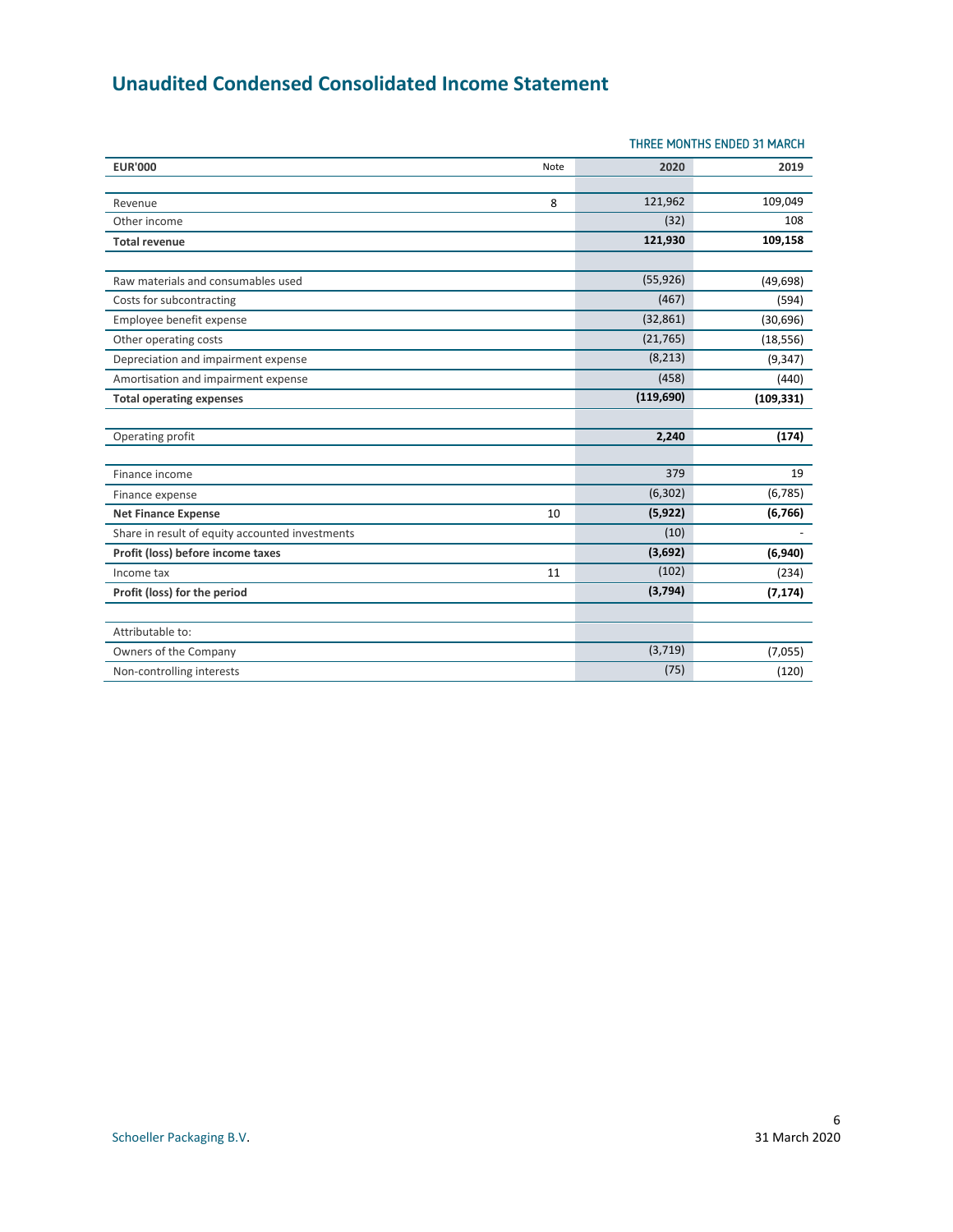# <span id="page-7-0"></span>**Unaudited Condensed Consolidated Statement of Comprehensive Income**

| THREE MONTHS ENDED 31 MARCH                                               |         |          |
|---------------------------------------------------------------------------|---------|----------|
| <b>EUR'000</b>                                                            | 2020    | 2019     |
|                                                                           |         |          |
| Profit (loss) for the period                                              | (3,794) | (7, 174) |
|                                                                           |         |          |
| Items that may be reclassified subsequently to profit or loss:            |         |          |
| Foreign currency translation differences - foreign operations, net of tax | (82)    | 2,012    |
| Total comprehensive loss for the period, net of income tax                | (3,876) | (5, 162) |
|                                                                           |         |          |
| Attributable to:                                                          |         |          |
| Owners of the Company                                                     | (3,719) | (5,051)  |
| Non-controlling interests                                                 | (157)   | (111)    |
|                                                                           |         |          |
| Total comprehensive loss for the period                                   | (3,876) | (5, 162) |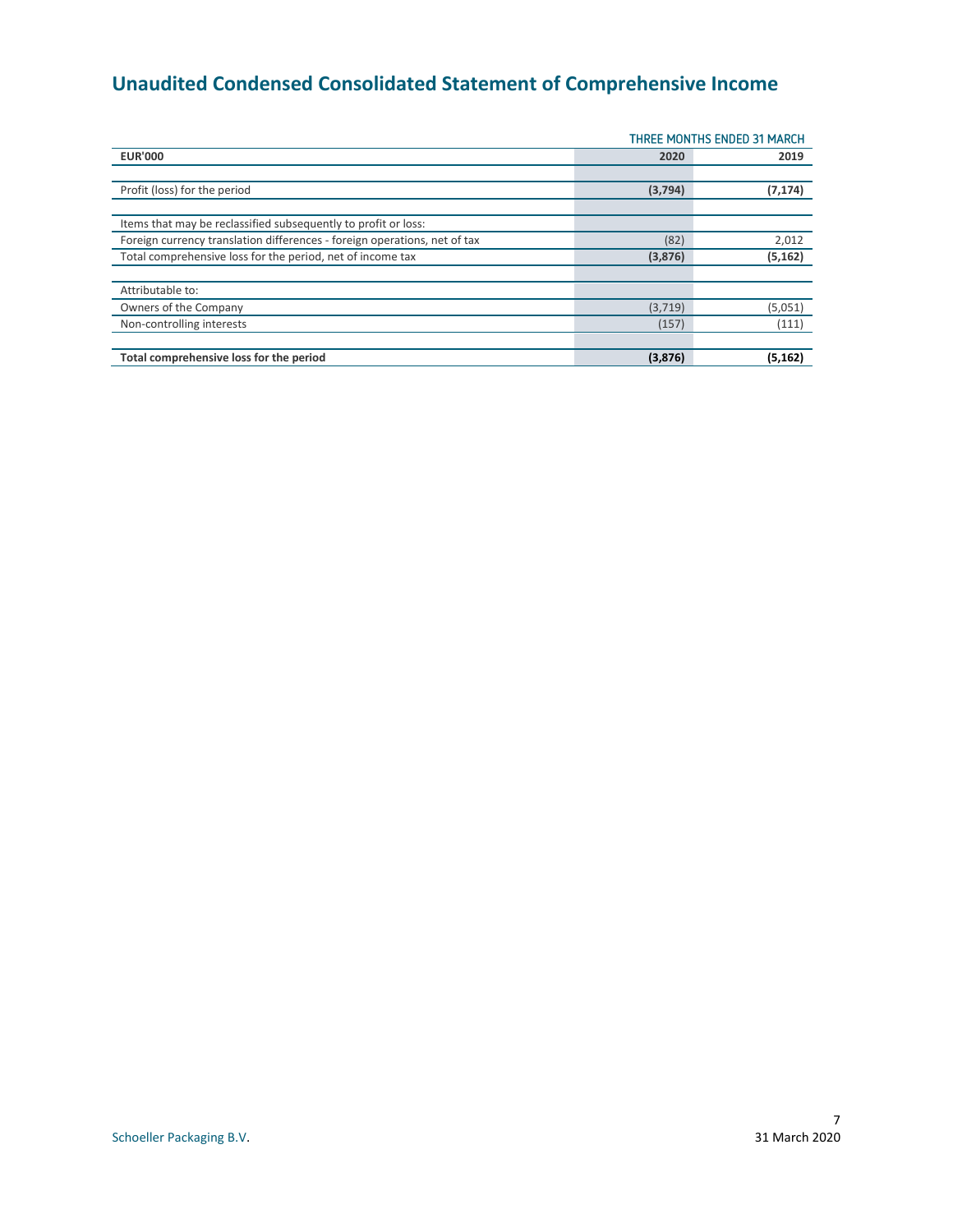## <span id="page-8-0"></span>**Unaudited Condensed Consolidated Balance Sheet**

|                                              | AS AT 31 MARCH | AS AT 31 DECEMBER |
|----------------------------------------------|----------------|-------------------|
| <b>EUR'000</b><br>Note                       | 2020           | 2019              |
|                                              |                |                   |
| <b>ASSETS</b>                                |                |                   |
| Non-current assets                           |                |                   |
| Property, plant and equipment                | 126,085        | 119,085           |
| Right of use assets                          | 53,179         | 51,417            |
| Intangible assets                            | 10,621         | 9,415             |
| Equity accounted investments                 | 785            | 785               |
| Other financial assets                       | 14,774         | 15,117            |
| Deferred income tax assets                   | 11,672         | 11,669            |
| Total non-current assets                     | 217,116        | 207,488           |
| <b>Current assets</b>                        |                |                   |
| Inventories                                  | 43,701         | 37,922            |
| Trade and other receivables                  | 48,699         | 59,857            |
| Current income tax assets                    | 2,073          | 2,521             |
| Prepayments                                  | 10,203         | 12,607            |
| Cash and cash equivalents                    | 42,755         | 40,613            |
| Total current assets                         | 147,431        | 153,520           |
| <b>TOTAL ASSETS</b>                          | 364,547        | 361,008           |
|                                              |                |                   |
| <b>EQUITY</b>                                |                |                   |
| Share capital                                |                |                   |
| Share premium                                | 106,979        | 106,979           |
| Other reserves                               | (144, 358)     | (142, 881)        |
| Accumulated deficit                          | (77,099)       | (73, 380)         |
| Equity attributable to owners of the Company | (114, 478)     | (109, 282)        |
| Non-controlling interests                    | 450            | 607               |
| <b>Total equity</b>                          | (114, 027)     | (108, 676)        |
|                                              |                |                   |
| <b>LIABILITIES</b>                           |                |                   |
| Non-current liabilities                      |                |                   |
| 12<br>Loans and borrowings                   | 301,757        | 300,882           |
| <b>Employee benefits</b>                     | 9,327          | 9,311             |
| Provisions<br>13                             | 623            | 623               |
| Deferred income tax liabilities              | 1,964          | 2,185             |
| Total non-current liabilities                | 313,671        | 312,977           |
|                                              |                |                   |
| <b>Current liabilities</b>                   |                |                   |
| Loans and borrowings<br>12                   | 15,305         | 15,534            |
| <b>Bank Overdraft</b><br>12                  | 32,664         | 18,926            |
| Provisions<br>13                             | 1,284          | 1,005             |
| Current income tax liabilities               | 1,266          | 1,700             |
| Trade and other payables                     | 114,384        | 119,517           |
| <b>Total current liabilities</b>             | 164,893        | 156,405           |
| <b>Total liabilities</b>                     | 478,564        | 466,382           |
| TOTAL EQUITY AND LIABILITIES                 | 364,547        | 361,008           |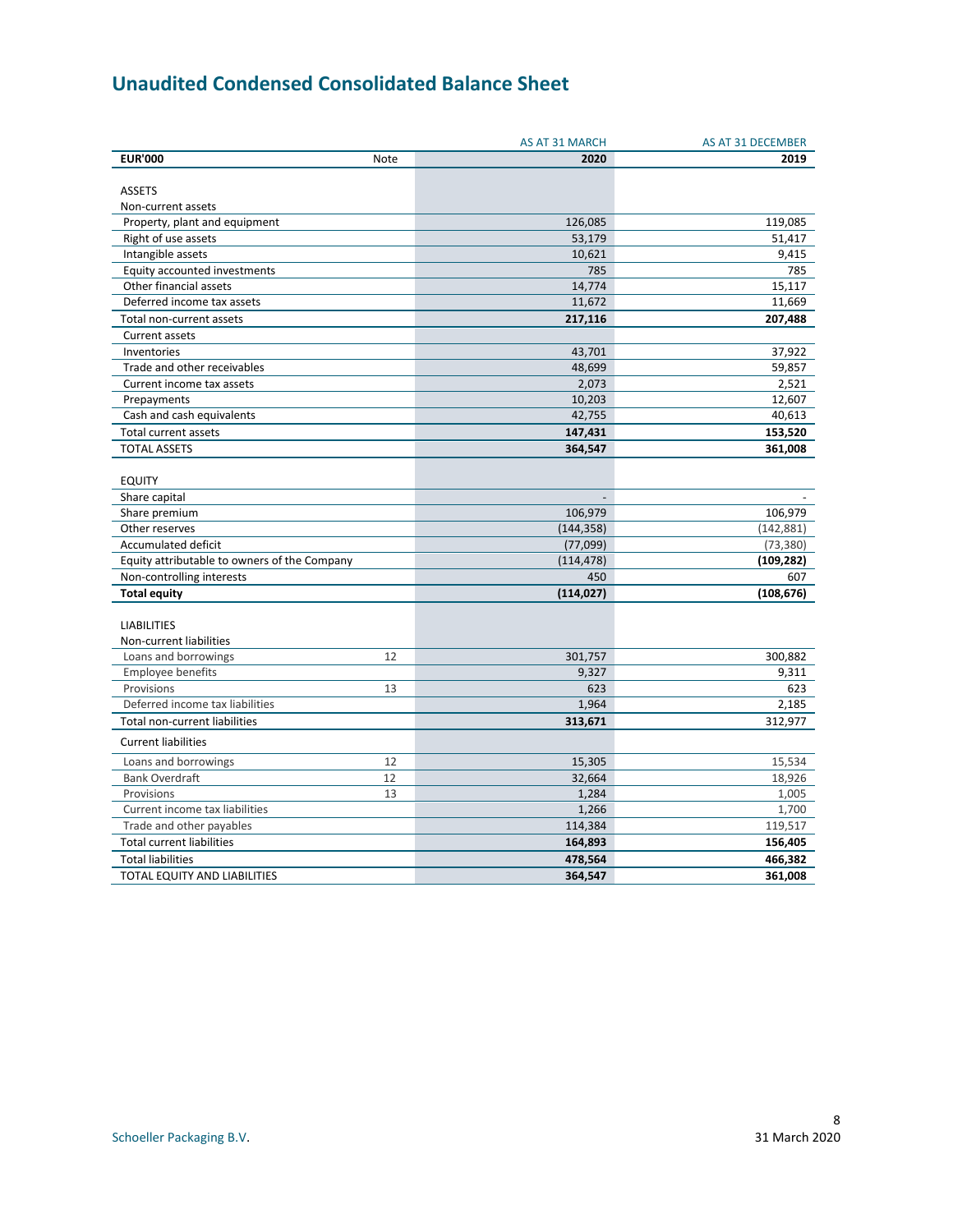# <span id="page-9-0"></span>**Unaudited Condensed Consolidated Statement of Changes in Equity**

| <b>EUR'000</b>                           | Share<br>capital         | Share<br>premium         | Other<br>reserves | Accumulated<br>deficit   | Total      | Non-<br>controlling<br>interest | Total<br>equity |
|------------------------------------------|--------------------------|--------------------------|-------------------|--------------------------|------------|---------------------------------|-----------------|
|                                          |                          |                          |                   |                          |            |                                 |                 |
| Balance as at 1 January 2020             | -                        | 106,979                  | (145, 881)        | (73, 380)                | (109, 282) | 607                             | (108, 676)      |
| Loss for the period                      | $\overline{\phantom{a}}$ |                          |                   | (3,719)                  | (3,719)    | (75)                            | (3, 794)        |
| Foreign currency translation differences | $\overline{\phantom{a}}$ | $\overline{\phantom{0}}$ | (1, 477)          | $\overline{\phantom{a}}$ | (1, 477)   | (82)                            | (1, 558)        |
| - foreign operations; net of income tax  |                          |                          |                   |                          |            |                                 |                 |
| Total comprehensive loss for the year    |                          | -                        | (1, 477)          | (3,719)                  | (5, 196)   | (157)                           | (5, 352)        |
| Balance as at 31 March 2020              | $\overline{\phantom{0}}$ | 106.979                  | (144, 358)        | (77, 099)                | (114, 478) | 450                             | (114, 027)      |

| <b>EUR'000</b>                           | Share<br>capital         | Share<br>premium | Other<br>reserves | Accumulated<br>deficit       | Total      | Non-<br>controlling<br>interest | Total<br>equity |
|------------------------------------------|--------------------------|------------------|-------------------|------------------------------|------------|---------------------------------|-----------------|
|                                          |                          |                  |                   |                              |            |                                 |                 |
| Balance as at 1 January 2019             | $\overline{\phantom{0}}$ | 106,979          | (145, 267)        | (60, 820)                    | (99, 108)  | 515                             | (98,593)        |
| Profit/(loss) for the year               |                          |                  |                   | (12,091)                     | (12,091)   | (132)                           | (12, 223)       |
| Other comprehensive expense for the      |                          |                  |                   |                              |            |                                 |                 |
| year:                                    |                          |                  |                   |                              |            |                                 |                 |
| Gain on remeasurement of net defined     |                          |                  |                   | (469)                        | (469)      |                                 | (469)           |
| benefit liability, net of income tax:    |                          |                  |                   |                              |            |                                 |                 |
| Foreign currency translation differences |                          |                  | 2.386             | $\qquad \qquad \blacksquare$ | 2.386      | 224                             | 2.610           |
| - foreign operations; net of income tax  |                          |                  |                   |                              |            |                                 |                 |
| Total comprehensive loss for the year    | ۰                        |                  | 2,386             | (12, 560)                    | (10, 174)  | 92                              | (10, 081)       |
| Balance as at 31 Decembers 2019          | ۰                        | 106.979          | (142, 881)        | (73, 380)                    | (109, 282) | 607                             | (108, 676)      |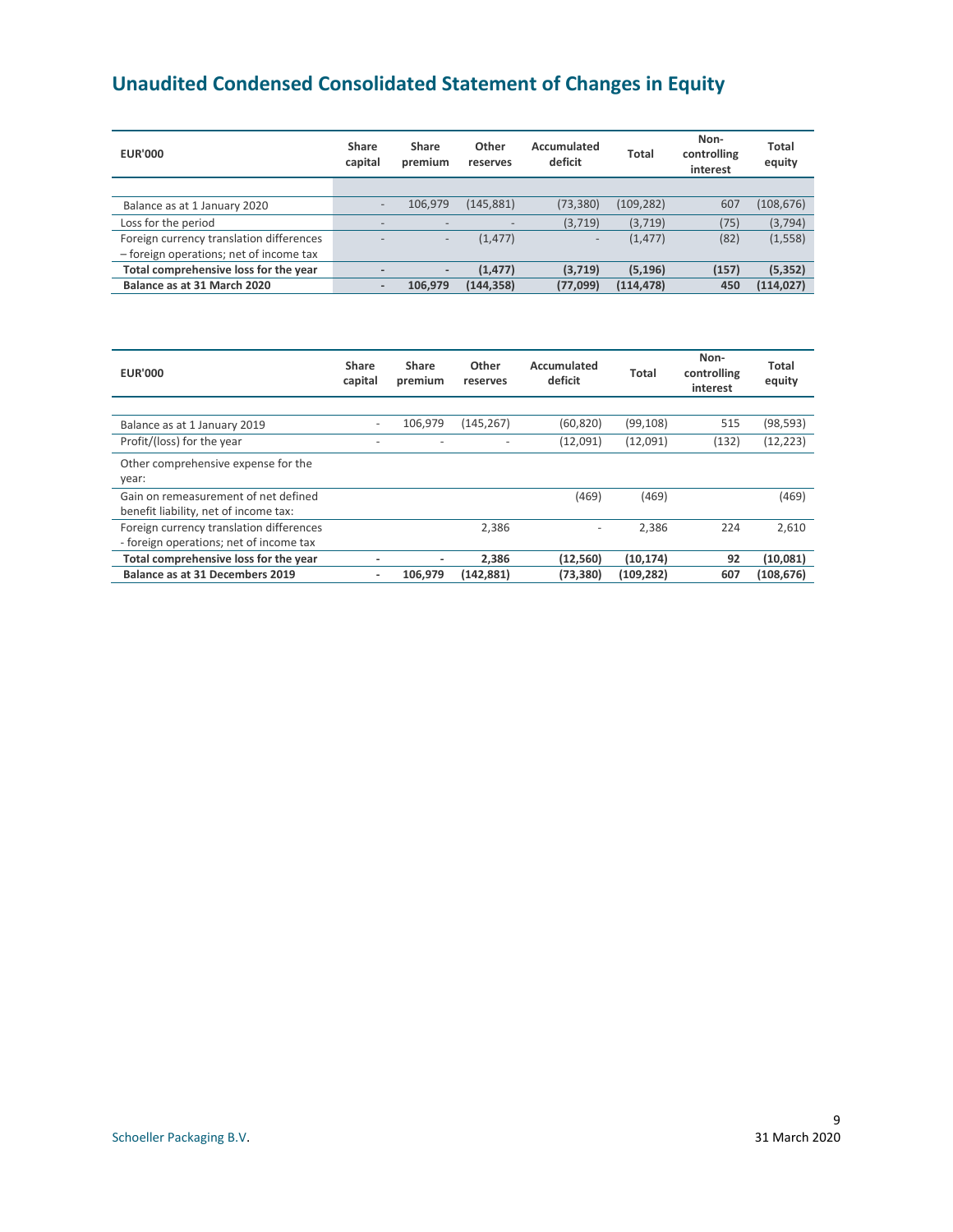# <span id="page-10-0"></span>**Unaudited Condensed Consolidated Statement of Cash Flows**

| THREE MONTHS ENDED 31 MARCH                                       |           |          |  |
|-------------------------------------------------------------------|-----------|----------|--|
| <b>EUR'000</b>                                                    | 2020      | 2019     |  |
|                                                                   |           |          |  |
| Profit (loss) for the period                                      | (3,794)   | (7, 174) |  |
| Adjustments for:                                                  |           |          |  |
| Depreciation and impairment                                       | 8,213     | 9,342    |  |
| Amortisation and impairment                                       | 458       | 440      |  |
| Profit on sale of property, plant and                             | 32        | (108)    |  |
| equipment                                                         |           |          |  |
| Net finance costs                                                 | 4,538     | 7,183    |  |
| Tax expense                                                       | 102       | 234      |  |
| Share of results of equity accounted investments                  | 10        |          |  |
| Change in:                                                        |           |          |  |
| Inventories                                                       | (5,924)   | (8,898)  |  |
| Trade and other receivables                                       | 10,875    | 4,070    |  |
| Prepayments and accrued income                                    | 1,985     | 101      |  |
| Trade and other payables                                          | (8,360)   | (8, 442) |  |
| Provisions and employee benefits                                  | 246       | (538)    |  |
| Cash generated from operations                                    | 8,381     | (3,790)  |  |
| Interest received                                                 | 50        | 19       |  |
| Interest paid                                                     | (953)     | (1,077)  |  |
| Income tax paid                                                   | (282)     | (1, 172) |  |
| Net cash inflow from operating activities                         | 7,195     | (6,021)  |  |
| Cash flows from investing activities                              |           |          |  |
| Proceeds from sale of property, plant and equipment               | (31)      | 132      |  |
| New long term loans receivable granted                            | (48)      | (450)    |  |
| Acquisition of property, plant and equipment                      | (12, 351) | (4, 358) |  |
| Acquisition of intangible assets                                  | (1,667)   | (781)    |  |
| Net cash (outflow) from investing activities                      | (14,097)  | (5, 465) |  |
| Cash flows from financing activities                              |           |          |  |
| Payment of transaction costs related to loans and borrowings      | (482)     | 9        |  |
| Proceeds from borrowings                                          | 864       | 8,350    |  |
| Repayment of borrowings                                           | (842)     | (223)    |  |
| Payment of lease liabilities                                      | (3,825)   | (3,730)  |  |
| Net cash (outflow) from financing activities                      | (4, 284)  | 4,405    |  |
| Net change in cash and cash equivalents                           | (11, 187) | (7,080)  |  |
| Cash and cash equivalents at beginning of period                  | 21,687    | 8,634    |  |
| Effect of exchange rate fluctuations on cash and cash equivalents | (409)     | 157      |  |
| Cash and cash equivalents at end of period                        | 10,091    | 1,710    |  |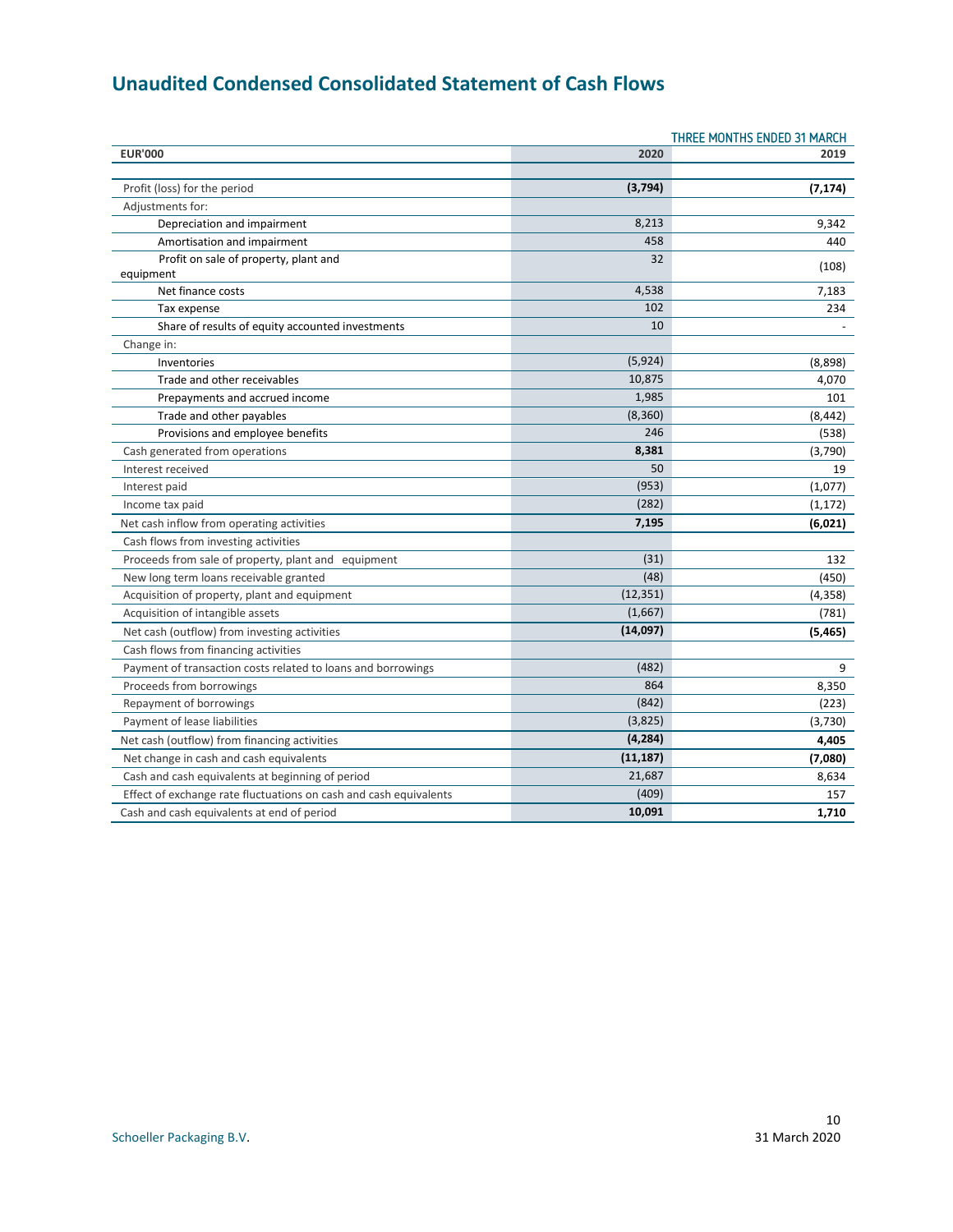### <span id="page-11-0"></span>**Notes to the Unaudited Interim Condensed Consolidated Financial Statements**

#### **1. General information**

SCHOELLER PACKAGING B.V. ("SP" or "the Company") is a company limited by shares incorporated and domiciled in the Netherlands, having its statutory seat in Amsterdam. The address of the Company's registered office is Taurusavenue 35, 2132 LS, Hoofddorp. Schoeller Packaging B.V. was incorporated on 25 October 2019.

Schoeller Packaging B.V. was established on 30 September 2019 and is registered with the Dutch Commercial Register under number 75962357. The Company received the shares in Schoeller Allibert Group B.V. as part of a share premium contribution from Schoeller Allibert Packaging Holding B.V. After this transaction, Schoeller Allibert Group B.V. is a wholly owned subsidiary of the Company.

Because the Company did not exist prior to 30 September 2019, no consolidated financial information was prepared by the Company for the period before that date. The financial information before 30 September 2019 was derived from the consolidated financial statements of Schoeller Allibert Group B.V. and its direct and indirect subsidiaries. The Company is the continuation of the operations of Schoeller Allibert Group B.V. as the business is transferred to the Company in common control transaction. This transaction was primarily created to facilitate the refinancing of the Senior Secured Notes.

Schoeller Packaging B.V. is a wholly owned subsidiary of Schoeller Packaging Holding B.V., a company incorporated in the Netherlands that is owned 70% by BCP IV RTP Holdings Ltd., ultimately 100% held by Brookfield Asset Management Inc., and 30% by Schoeller Industries B.V., a company incorporated in the Netherlands that is active in supply chain systems.

The Company and its direct and indirect subsidiaries are collectively referred to as the 'Group', and individually as "Group entities". The Group is primarily involved in developing, producing and selling plastic returnable transport packaging solutions.

#### **2. Basis of Preparation**

The interim financial information for the first quarter ended 31 March 2020 has been prepared on a going concern basis and in accordance with IAS 34 'Interim financial reporting' as adopted by the European Union. The interim condensed consolidated financial statements are presented in in euros and rounded to the nearest thousand, unless otherwise stated. The interim condensed consolidated financial statements do not include all the information and disclosures required in the complete set of annual financial statements and should be read in conjunction with the audited Annual Report of Schoeller Packaging B.V. for the year ended 31 December 2019, which have been prepared in accordance with International Financial Reporting Standards as adopted by the European Union (IFRS).

#### **3. Going concern**

In Q1 2020, the Group increased its revenue and operating profit by EUR 12.8 million and EUR 2.4 million, however, the Group still registered a net loss for the quarter of EUR 3.8 million, negative working capital of EUR 12.0 million and negative equity of EUR 114.0 million which should be carefully considered when considering the entity's ability to continue as a going concern. In spite of this, the Group has taken several measures and has reported improvements in its performance that will ensure the Company's future.

The Group generated a net cash inflow from operating activities of EUR 7.2 million (Q1 2019: EUR 6.0 million outflow). The Group successfully refinanced its senior secured notes by issuing new notes for an amount of EUR 250 million at a coupon of 6.375% in Q4 2019, which is a significantly lower coupon rate than the previous notes, which had a coupon rate of 8%. The Group also refinanced its revolving credit facility of EUR 30 million. The Group now has a stable financing structure with a solid cash position as at 31 March 2020, access to a EUR 30 million credit facility and senior secured notes due in 2024. Furthermore, the Group has access to a committed credit facility of up to EUR 65 million from its shareholder Brookfield, subject to shareholder consent, of which EUR 7.6 million was drawn as of Q1 2020.

During the past years the Group has seen significant levels of capital expenditure focused on product innovation. These innovations have resulted in new product launches that have contributed to the revenue growth in Q1 2020 with further growth potential in the coming years.

Based on the above mentioned facts, Management of the Group believes that the application of the going concern assumption for the Q1 2020 consolidated financial statements is appropriate.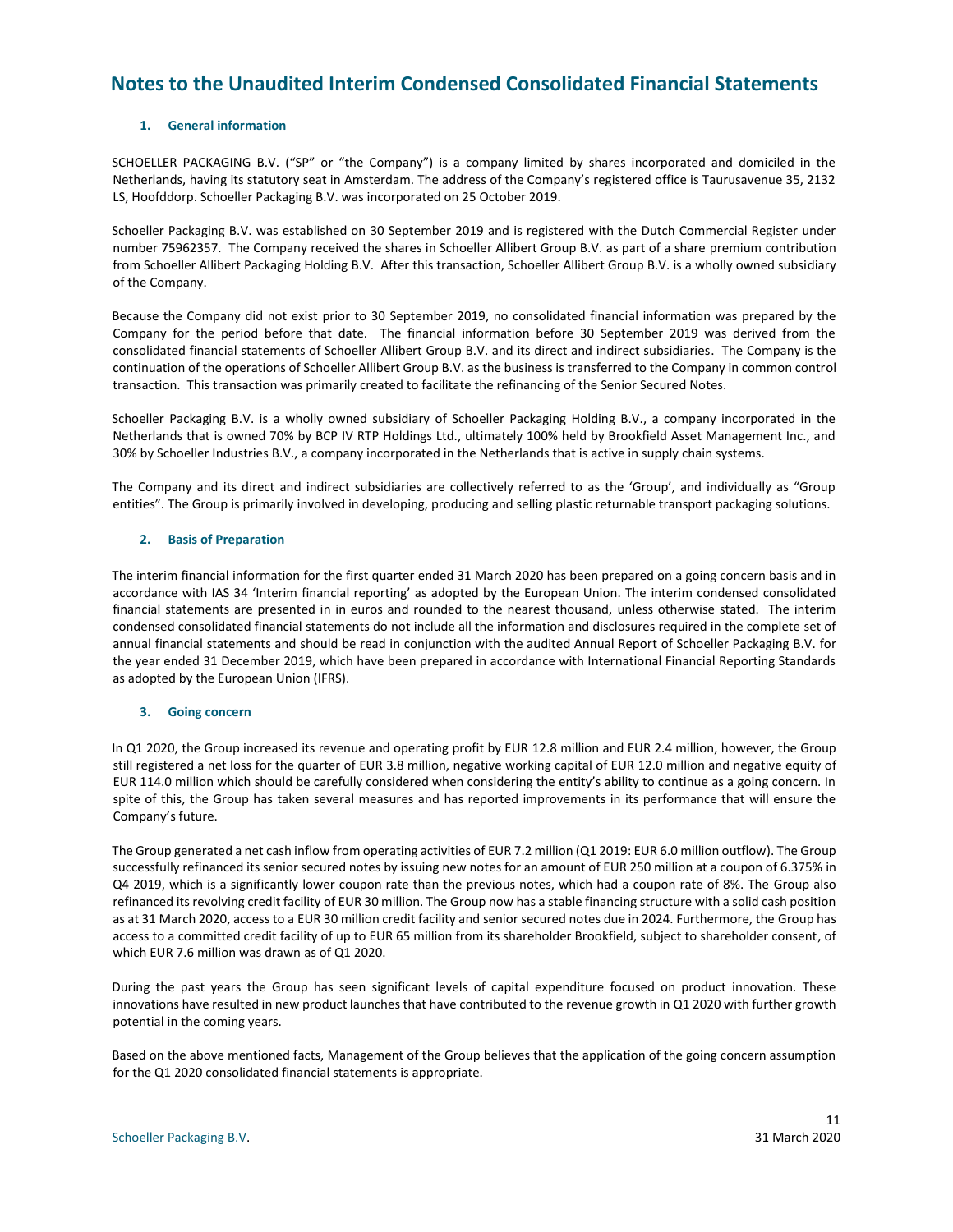#### **4. Auditor involvement**

The content of this interim financial report has not been audited by our external auditor Deloitte.

#### **5. Accounting policies**

The accounting policies applied are consistent with those applied in the audited Annual Report 2019 of Schoeller Packaging B.V., except for the adoption of new and amended standards.

#### Other standards and interpretations

There are no other standards that are not yet effective and that would be expected to have a material impact on the entity in the current or future reporting periods and on foreseeable future transactions.

#### **6. Critical accounting estimates and judgments**

The preparation of condensed consolidated interim financial statements in accordance with generally accepted accounting principles under IAS 34 requires the Group to make estimates, judgments and assumptions that may affect the reported amounts of assets, liabilities, revenue and expenses and the disclosure of contingent assets and liabilities in the condensed consolidated interim financial statements. Estimates and judgments are continually evaluated and are based on historical experience and other factors, including expectations of future events that are believed to be reasonable under the circumstances.

The resulting accounting estimates will, by definition, rarely equal the related actual results. Actual results may differ significantly from these estimates, the effect of which is recognized in the period in which the facts that give rise to the revision become known.

In preparing these First Quarter condensed consolidated interim financial statements, the significant judgments made by the Management in applying the Group's accounting policies and the key sources of estimation uncertainty, were the same as those that applied to the audited Annual Report 2019 of Schoeller Packaging B.V.

#### **7. Financial risk management**

The Group's operations and financial results are subject to various risks and uncertainties that could adversely affect its business, financial position, results of operations and cash flows. The Group's risk management objectives and policies are consistent with those disclosed in the audited Annual Report 2019 of Schoeller Packaging B.V.

The Group operates internationally and generates foreign currency exchange risks arising from future commercial transactions, recognized assets and liabilities, investments and divestments in foreign currencies other than the Euro, the Group's reporting currency. The main exchange rates are shown below:

|               |                      | 2020                |               | 2019                |
|---------------|----------------------|---------------------|---------------|---------------------|
|               | <b>March Closing</b> | Three Month Average | March Closing | Three Month Average |
| British pound | 0.8864               | 0.8577              | 0.8583        | 0.8715              |
| US dollar     | 1.0956               | 1.1054              | 1.1235        | 1.1396              |
| Swiss franc   | 1.0585               | 1.0686              | 1.1181        | 1.1298              |

Revenues and expenses are translated to Euro at the average exchange rate for the applicable period for inclusion in the condensed consolidated interim financial statements. The business generates substantial revenues, expenses and liabilities in jurisdictions outside the Euro zone.

For the three months ended 31 March 2020, approximately 68% of revenue was generated by operations inside the Euro zone. Consequently the translation risk of non-Euro results to the Euro is the most significant currency risk. Currency fluctuations of especially the US dollar and British pound could materially affect the consolidated Group results. Translation risks of non-Euro equity positions in the Group are not hedged.

The Group's companies are also exposed to foreign currency transactional risks on revenues and expenses that are denominated in a currency other than the respective functional currencies of the Group's entities. The Group tries to mitigate the risks of

12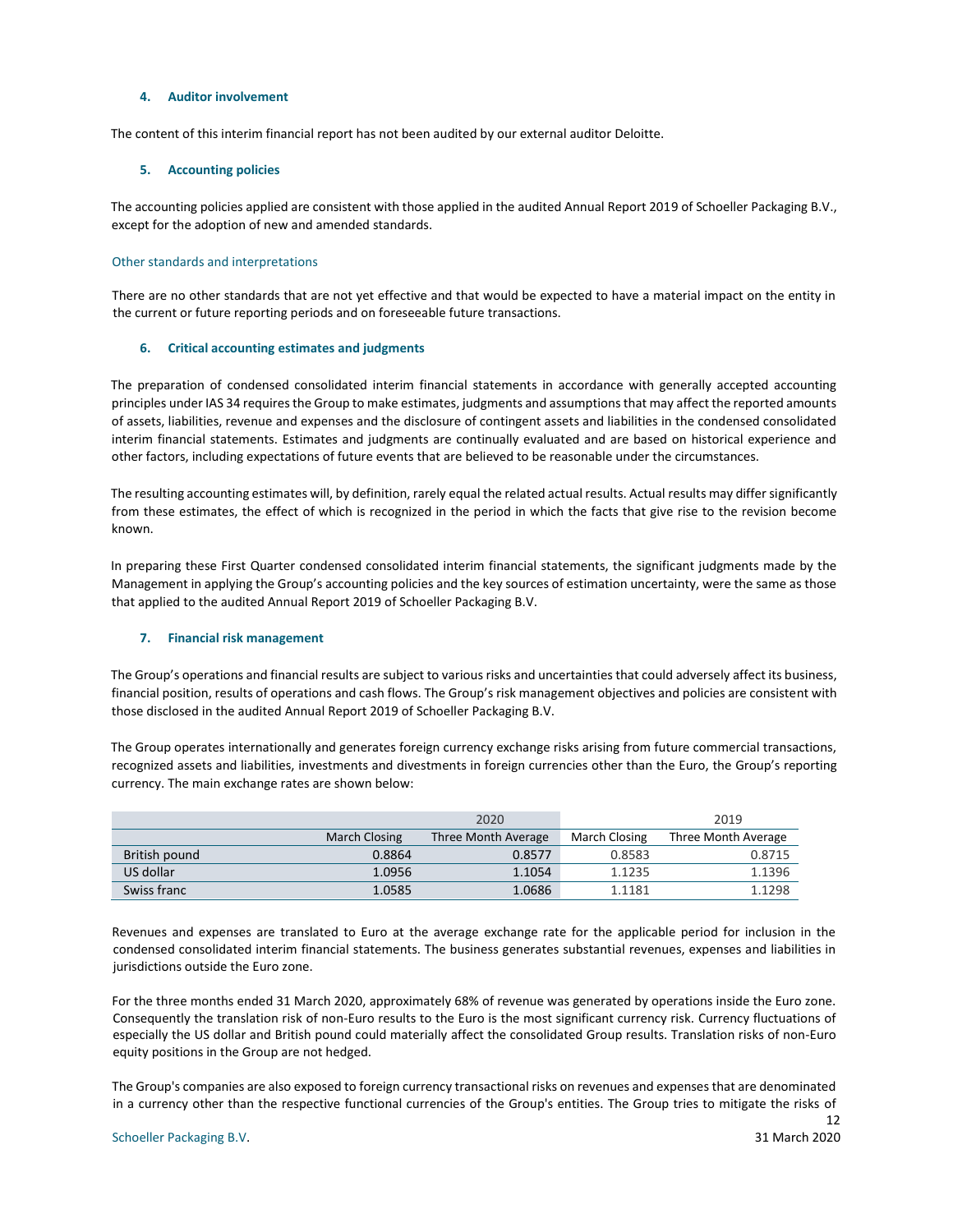transactional currency exposures by natural hedges. The Group may use forward exchange contracts or currency swaps to hedge forecasted foreign exchange cash flow transactions.

#### **8. Revenue**

|                   |         | THREE MONTHS ENDED 31 MARCH |
|-------------------|---------|-----------------------------|
| <b>EUR'000</b>    | 2020    | 2019                        |
|                   |         |                             |
| Sales of goods    | 108,056 | 99.741                      |
| Services rendered | 13,906  | 9,309                       |
| Revenue           | 121.962 | 109,049                     |

#### **9. Segment Information**

The Board of Directors ("BoD"), comprised of executive and non-executive directors, are responsible for allocating resources and assessing performance of the operating segments. This BoD has been identified as the chief operating decision-maker that makes strategic decisions. The operating segments are based on the information reviewed by the Board of Directors for the purposes of allocating resources and assessing performance.

The BoD considers the business primarily from a geographic perspective. The production and sale of Returnable Transport Packaging ("RTP") products' performance per region, also called the Manufacturing business is key. Smaller segments that are not meeting the aggregation criteria or individual reporting thresholds are all reported in "All Other Segments".

Sales between segments are carried out at arm's length. The revenue from external parties reported to the Board of Directors is measured in a manner consistent with that in the statement of profit or loss.

Due to the fact that no balance sheet measures per operating segment are included in the information regularly reviewed by the BoD, no measures on assets per segment are disclosed in First Quarter condensed consolidated interim financial statements.

|                                       | THREE MONTHS ENDED 31 MARCH 2020 |                   |                    |            |                              |                          |              |
|---------------------------------------|----------------------------------|-------------------|--------------------|------------|------------------------------|--------------------------|--------------|
| <b>EUR'000</b>                        | Northern<br>Europe               | Central<br>Europe | Southern<br>Europe | <b>USA</b> | All other<br><b>Segments</b> | Eliminations             | <b>Total</b> |
|                                       |                                  |                   |                    |            |                              |                          |              |
| Total segment revenue                 | 36,332                           | 55,744            | 30,181             | 12,889     | 13,809                       | (26,993)                 | 121,962      |
| Inter-segment revenue                 | (10, 153)                        | (5, 229)          | (8, 455)           | (100)      | (3,055)                      | 26,993                   |              |
| Total revenue from external customers | 26,179                           | 50,515            | 21,726             | 12,788     | 10,754                       | $\blacksquare$           | 121,962      |
|                                       |                                  |                   |                    |            |                              |                          |              |
| Operating result                      | 553                              | 784               | (1, 242)           | (1,660)    | 3,805                        | $\overline{\phantom{a}}$ | 2,240        |
| Other                                 |                                  |                   |                    |            |                              |                          | (10)         |
| Net finance cost                      |                                  |                   |                    |            |                              |                          | (5, 922)     |
| Income tax expense                    |                                  |                   |                    |            |                              |                          | (102)        |
| Loss for the period                   |                                  |                   |                    |            |                              |                          | (3,794)      |

The segment results for the three months ended 31 March 2020 and 2019 are as follows:

|                                       |                           |                   |                    | <b>THREE MONTHS ENDED 31 MARCH 2019</b> |                              |              |              |
|---------------------------------------|---------------------------|-------------------|--------------------|-----------------------------------------|------------------------------|--------------|--------------|
| <b>EUR'000</b>                        | <b>Northern</b><br>Europe | Central<br>Europe | Southern<br>Europe | <b>USA</b>                              | All other<br><b>Segments</b> | Eliminations | <b>Total</b> |
| Total segment revenue                 | 32,400                    | 49,00             | 30,006             | 6,442                                   | 13,565                       | (22, 369)    | 109,049      |
| Inter-segment revenue                 | (7, 937)                  | (5,488)           | (7, 233)           | -                                       | (1,711)                      | 22,369       |              |
| Total revenue from external customers | 24,463                    | 43,517            | 22.773             | 6.442                                   | 11.854                       | ٠            | 109.049      |
|                                       |                           |                   |                    |                                         |                              |              |              |
| Operating result                      | 363                       | (357)             | (434)              | (3, 143)                                | (3,396)                      | ٠            | (173)        |
| Net finance cost                      |                           |                   |                    |                                         |                              |              | (6, 766)     |
| Income tax expense                    |                           |                   |                    |                                         |                              |              | (234)        |
| Loss for the period                   |                           |                   |                    |                                         |                              |              | (7, 173)     |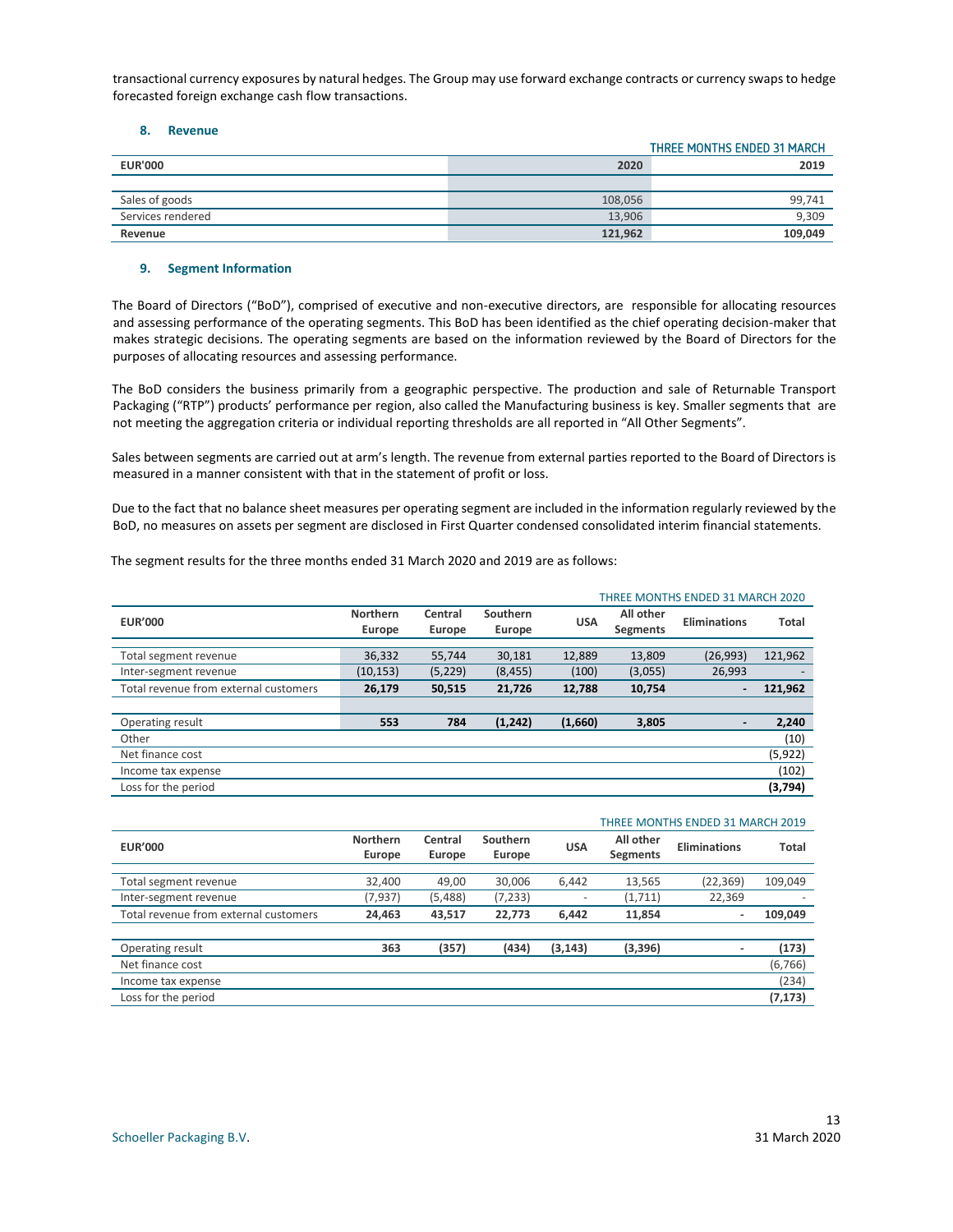#### **10. Net finance cost**

|                                          |          | THREE MONTHS ENDED 31 MARCH |
|------------------------------------------|----------|-----------------------------|
| <b>EUR'000</b>                           | 2020     | 2019                        |
|                                          |          |                             |
| Interest income on loans and receivables | 50       | 19                          |
| Net foreign exchange gain                | 330      |                             |
| Finance income                           | 380      | 19                          |
|                                          |          |                             |
| Interest expense on borrowings           | (5,078)  | (4, 742)                    |
| Amortisation deferred financing fees     | (660)    | (977)                       |
| Net foreign exchange (loss)              |          | (546)                       |
| Other financial expenses                 | (564)    | (520)                       |
| Finance expense                          | (6, 302) | (6,785)                     |
|                                          |          |                             |
| Net finance expense                      | (5, 922) | (6,766)                     |

Net finance expense for the three months ended 31 March 2020 was EUR 5,922 thousand (expense for the three months ended 31 March 2019: EUR 6,766 thousand). The largest item driving this decrease is higher FX gains.

The net foreign exchange results are mainly attributable to the fluctuations of the Euro against the US dollar, British pound, Swiss franc and Swedish krona.

#### **11. Income tax expense**

Income tax expense/income is recognized based on management's estimate of the average annual income tax rate expected for the full financial year. The total income tax expense for the three months ended 31 March 2020 amounted EUR 102 thousand (three months ended 31 March 2019 income tax expense: EUR 234 thousand).

#### **12. Loans and borrowings**

The carrying amounts of loans and borrowings are as follows:

|                                       |         |                          | <b>AS AT 31 MARCH</b> |         |             | AS AT 31 DECEMBER |
|---------------------------------------|---------|--------------------------|-----------------------|---------|-------------|-------------------|
|                                       |         |                          | 2020                  |         |             | 2019              |
| <b>EUR'000</b>                        | Current | Non-current              | <b>Total</b>          | Current | Non-current | <b>Total</b>      |
|                                       |         |                          |                       |         |             |                   |
| Senior secured note                   |         | 250.000                  | 250,000               |         | 250.000     | 250,000           |
| Deferred financing costs              |         | (6, 975)                 | (6, 975)              |         | (7,038)     | (7,038)           |
| Senior secured note at amortised cost |         | 243,025                  | 243,025               |         | 242,962     | 242,962           |
| Other credit institutions             | 1,396   | 20,147                   | 21,543                | 1,369   | 20,279      | 21,649            |
| Lease liabilities                     | 14,065  | 38,586                   | 52,650                | 14,167  | 37,909      | 52,077            |
| Deferred financing costs              | (157)   | $\overline{\phantom{0}}$ | (157)                 | (3)     | (269)       | (272)             |
| Total loans and borrowings            | 15,305  | 301,758                  | 317,062               | 15,534  | 300.882     | 316,416           |

\* Figure includes accrued interest

#### Movements during the period

#### Senior Secured Notes and the Guarantors

On 25 October 2019, the Group issued EUR 250,000 thousand 6.375% Senior Secured Notes due in 2024. Interest on the Notes is paid semi-annually in arrears on 1 May and 1 November of each year and accrues at a rate equal to 6.375% per annum. The maturity date of the notes is 1 November 2024. The Notes are listed and permitted to deal with at The Channel Island Securities Exchange Authority Limited.

The Notes are the Group's general senior obligations and rank pari passu in right of payment with any existing and future obligations that are not subordinated in right of payment to the Notes, including the revolving credit facility. No financial covenants apply to the Notes unless a change of control occurs.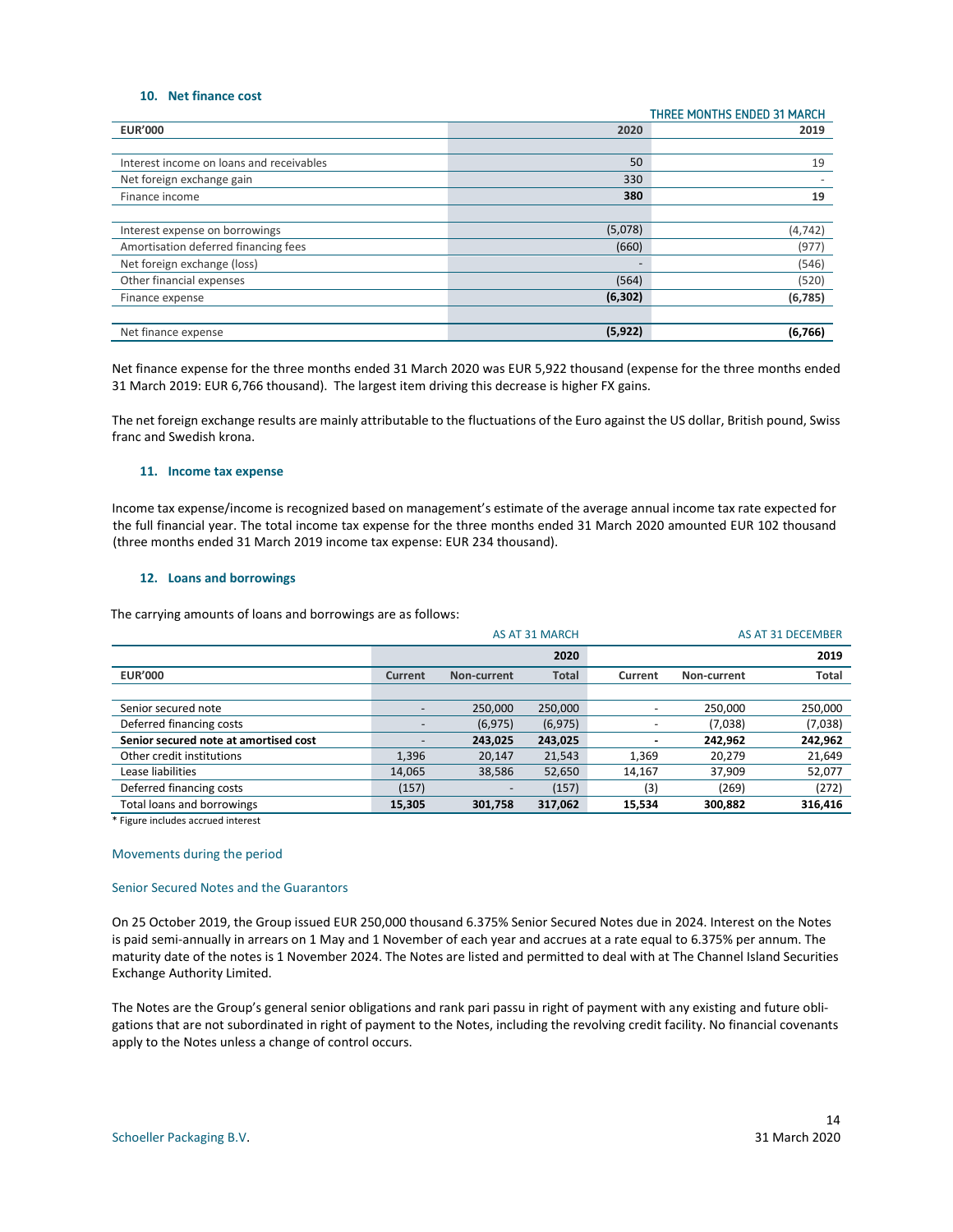The Notes are guaranteed on a senior secured basis by some of the Group subsidiaries located in the Netherlands, the United Kingdom, France, Germany, Spain, Belgium and the United States (Guarantors) and are secured by first-ranking security interest over the same assets that secure the Revolving Credit Facility (collateral).

We or our affiliates may, at any time and from time to time, seek to retire or purchase our outstanding debt through cash purchases and/or exchanges for equity or debt, in open-market purchases, privately negotiated transactions or otherwise. Such repurchases or exchanges, if any, will be upon such terms and at such prices as we may determine, and will depend on prevailing market conditions, our liquidity requirements, contractual restrictions and other factors. The amounts involved may be material.

Total loans and borrowings increased by EUR 646 thousand to EUR 317,062 thousand, mainly due to slightly higher lease liabilities.

As at 31 March 2020, the Group had one revolving credit facility of EUR 30 million (31 December 2019: EUR 30 million). The Group has drawn EUR 18.5 million from this facility for guarantees and cash drawings.

#### **13. Provisions**

| <b>EUR'000</b>                        | Restructuring | Claims   | Total    |
|---------------------------------------|---------------|----------|----------|
|                                       |               |          |          |
| As at 1 January 2020                  | 1,238         | 390      | 1,628    |
| Provisions made during the year*      | 260           | 20       | 280      |
| Provisions used during the year       |               |          |          |
| Provisions reversed during the year   |               |          |          |
| Effect of movements in exchange rates |               |          |          |
| As at 31 March 2020                   | 1,498         | 409      | 1,907    |
|                                       |               |          |          |
| Non-current                           | 623           |          | 623      |
| Current                               | 875           | 409      | 1,284    |
| <b>Total provisions</b>               | 1,498         | 409      | 1,907    |
|                                       |               |          |          |
| <b>EUR'000</b>                        | Restructuring | Claims   | Total    |
|                                       |               |          |          |
| As at 1 January 2019                  | 1,099         | 1,512    | 2,611    |
| Provisions made during the year       | 660           | 474      | 1,134    |
| Provisions used during the year       | (526)         | (1, 429) | (1, 955) |
| Provisions reversed during the year   |               | (200)    | (200)    |
| Effect of movements in exchange rates | 5             | 33       | 38       |
| As at 31 December 2019                | 1,238         | 390      | 1,628    |
|                                       |               |          |          |
| Non-current                           |               |          |          |
| Current                               | 623           |          | 623      |
| <b>Total provisions</b>               | 615           | 390      | 1,005    |
| As at 31 December 2019                | 1,238         | 390      | 1,628    |

\*part of the severance payments made have been recorded as Employee Benefit Cost (see note 8; and have not been separately reflected in the movement of the provisions.

The economic outflow of non-current provisions is expected to occur within one to three years. The discount relates to an immaterial portion of claims provision and the discount rate amounts to 5.9%

#### Restructuring

The restructuring provision reflects the directors' best estimates of the cost to fulfil internally announced plans. These costs are directly related to the plans and include the cost of employee settlements. It does not include any amount for the future performance of the ongoing businesses concerned.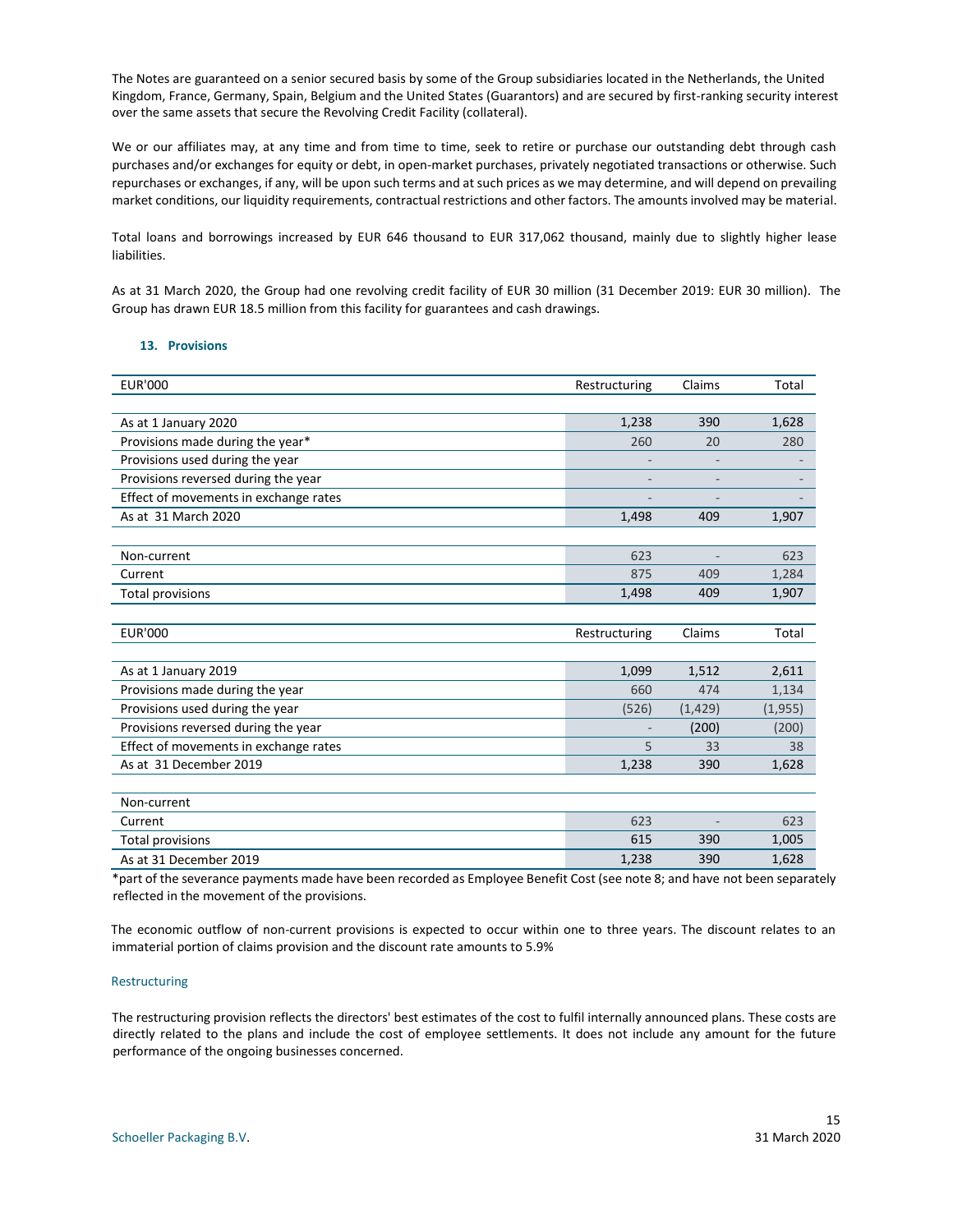#### Claims

In Q1 2020, the provision for claims included claims related to disputes with customers.

#### **14. Contingencies**

#### Dutch fiscal unity

The wholly owned subsidiaries established in The Netherlands constitute a tax group for the purpose of corporate income tax together with the shareholder Schoeller Packaging Holding B.V. As a consequence, each Group in the tax group is jointly and severally liable for tax liabilities of the tax entity as a whole. The Group recognises the corporate income tax as if it is solely responsible for its own corporate income tax.

#### **Warranties**

The Group does not provide for warranties, since no major claims have been received or payments made in connection with product warranty issues in recent years. However, contingencies might exist for product warranties, with no material losses expected.

#### Legal proceedings

The Group is involved in some legal proceedings and other claims. In the judgement of management, no losses in excess of provisions made, which would be material in relation to the Group's financial position, are likely to arise in respect of these matters, although their occurrence may have a significant effect on periodic results.

#### **15. Related party transactions**

There have been no changes in the nature of the related party transactions in the three months ended 31 March 2020 as compared to the year ended 31 December 2019.

The Group has a commitment for a EUR 65 million investor facility from entities affiliated with Brookfield Business Partners L.P. As of 31 March 2020, an amount of EUR 7.6m was drawn under this facility and an amount of EUR 0.8 million of interest was accrued on the amount drawn.

#### **16. Seasonality of Operations**

Historically, our business has not been subject to significant seasonality. Many of our end-markets have differing periods of seasonal highs and lows and therefore any seasonal effects in specific end-markets are counterbalanced by the divergent seasonal effects of other end-markets. However, demand for our products tends to peak in the second quarter, late in the third quarter and in the fourth quarter with a comparative low period early in the first quarter.

#### **17. Fair value of financial instruments**

The fair values of financial assets and liabilities as at 31 March 2020 and 31 December 2019 are as follows.

|                              | AS AT 31 MARCH                   |            |          |            |            | AS AT 31 DECEMBER |
|------------------------------|----------------------------------|------------|----------|------------|------------|-------------------|
| <b>EUR'000</b>               |                                  |            | 2020     |            |            | 2019              |
| <b>Financial liabilities</b> | Carrying<br>Fair value<br>amount | Fair value | Carrying | Fair value | Fair value |                   |
|                              |                                  | hierarchy  | amount   |            | hierarchy  |                   |
| Senior secured note          | 250.000                          | 232.635    |          | 250.000    | 258.300    |                   |

We have not added further disclosure on fair value as the carrying value of the other financial instruments are equal to their fair value.

#### **18. Events after the balance sheet date**

The Covid -19 ("Corona") virus has been spreading around the world since the end of 2019, having a major impact on society and businesses alike.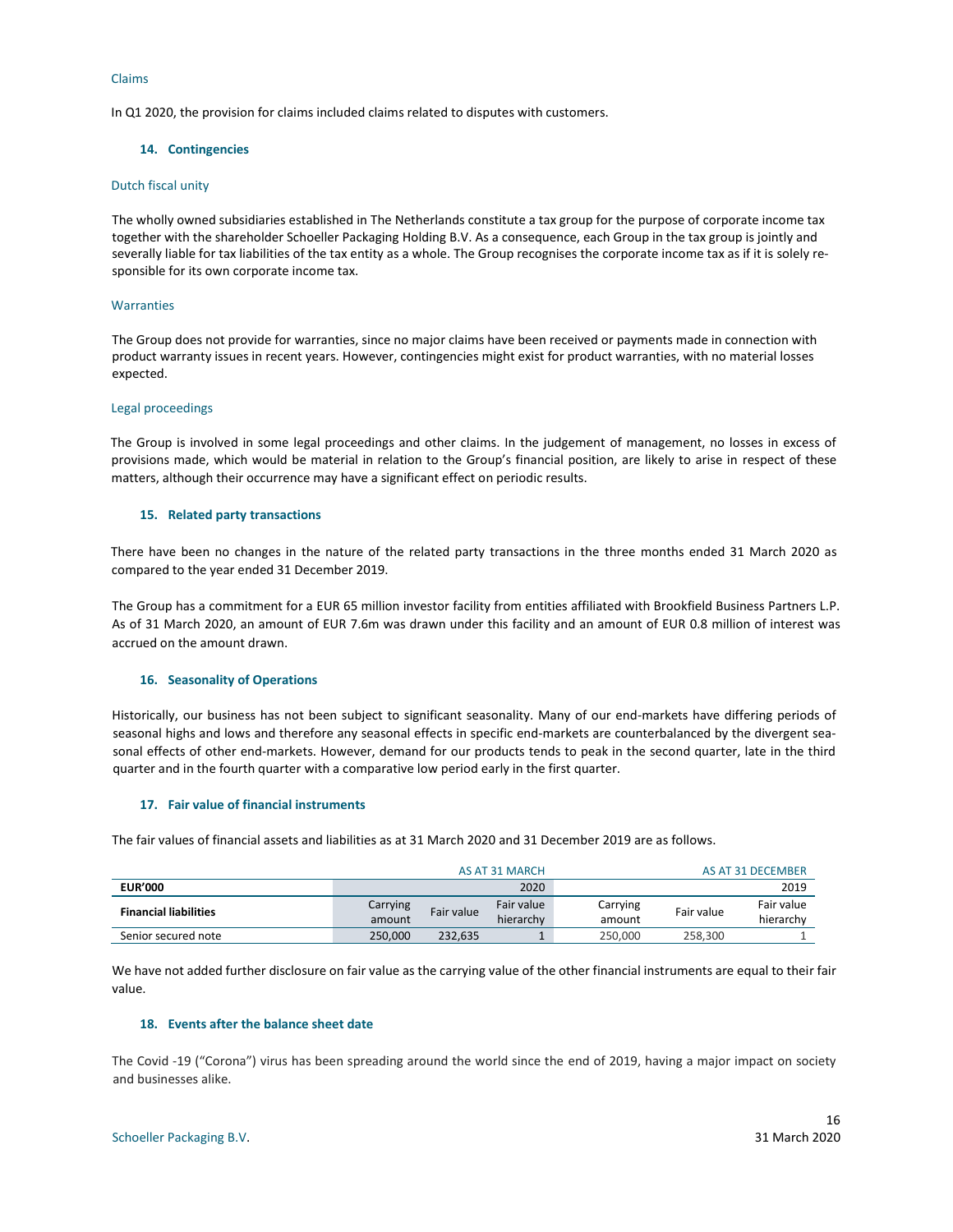This is the status for Schoeller Allibert, its mitigating actions and Liquidity as of April 21st 2020.

#### **Status**

All operations are still up and running and our business is seen in several countries by the governments as critical to the food chain. All factories are producing.

The order book has held up well despite some decline. Daily order-intake is being tracked and there is a good level of orders especially in retail and pharma. There is a strong decline in automotive order intake.

There are only a limited number of Schoeller Allibert personnel in self quarantine due to colds and flu and 3 people have been confirmed as being infected.

Most (non-production related) people are currently working from home. Additional laptops and terminals have been provided as well as additional VPN connections. The sales force have migrated towards Tele Sales. This is up and running since about 2nd week of March. Depending on the period of the lock down (Italy, Spain) and other governmental measures and the potential impact of a recession on for instance the automotive markets and our customers, it is at this stage impossible to estimate the impact of the crisis on our revenues, statement of income and collectability of receivables and realisible value of customer specific products.

#### **Mitigation**

While the business impact has been limited so far, we have taken measures during March and April to prepare for a potential decline in activity.

The company has frozen all avoidable spending and has delayed or cancelled capital expenditure where possible. Actions have been implemented to reduce inventory further.

Action plans have been prepared for all factories and operations for a potential revenue and production decline including reduction of number of temporary workers, implementation of government measures (such as short work and later payment of taxes) and change in shift patterns.

#### **Liquidity**

The Group has a solid financial structure in place. It has been refinanced in October 2019 with a EUR 250m new Bond (no refinancing required until 2024) and with a EUR 30m Revolving Credit Facility, fully committed by three reputable and stable banks.

Brookfield, the majority shareholder, is a strong sponsor to support the business. As a consequence, we do not foresee significant implications on the possibility for the company to continue as a going concern.

The business follows the situation day by day and is well focused and prepared to get through the coming months.

Hoofddorp, 14 May 2020